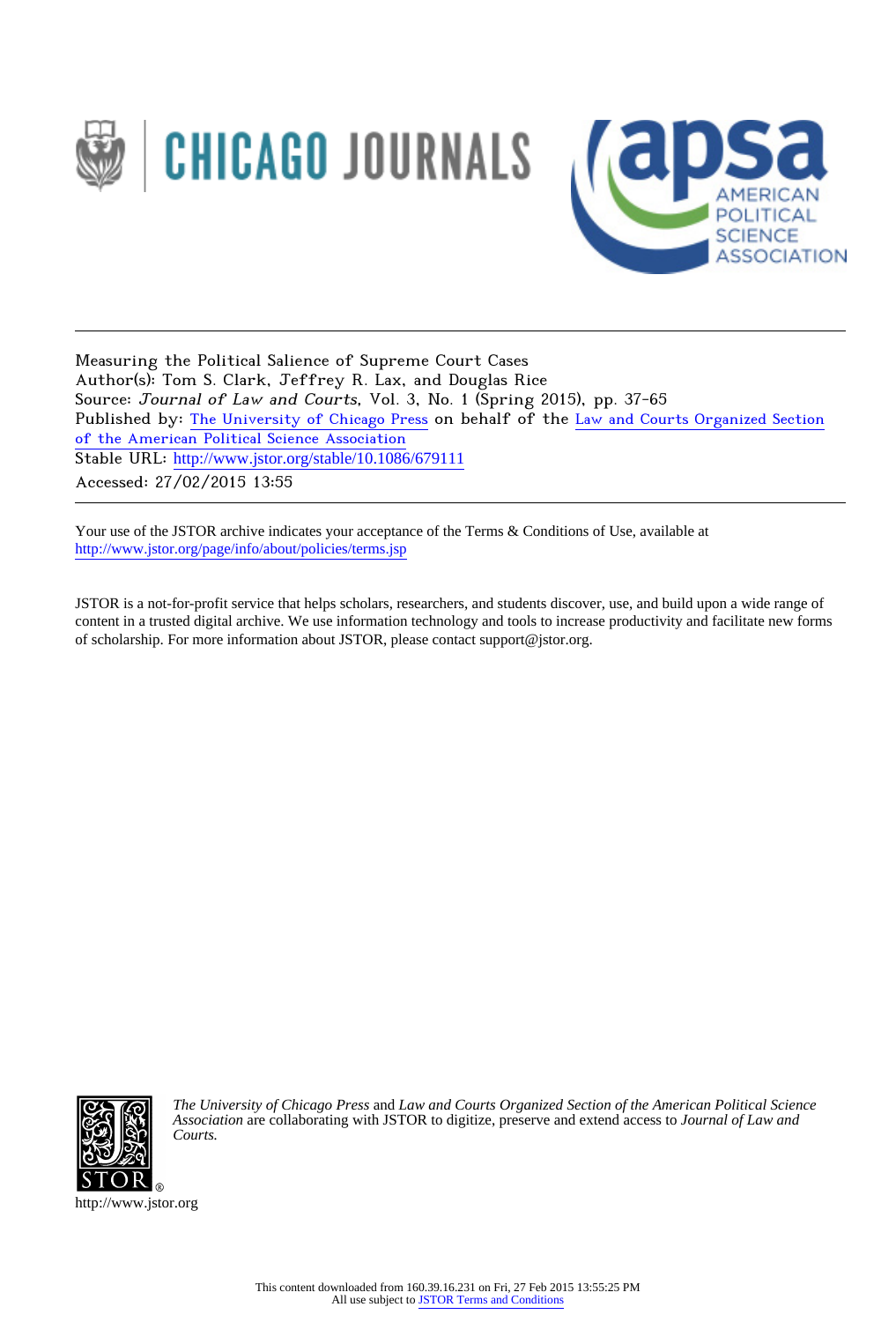# Measuring the Political Salience of Supreme Court Cases

TOM S. CLARK, Emory University JEFFREY R. LAX, Columbia University DOUGLAS RICE, University of Mississippi

#### ABSTRACT

While Supreme Court cases are generally salient or important, some are many degrees more important than others. A wide range of theoretical and empirical work throughout the study of judicial politics implicates this varying salience. Some work considers salience a variable to be explained, perhaps with judicial behavior the explanatory factor. The currently dominant measure of salience is the existence of newspaper coverage of a decision, but decisions themselves are an act of judicial politics. Because this coverage measure is affected only after a decision is announced, using it limits the types of inferences we can draw about salience. We develop a measure of latent salience, one that builds on existing work, but that also explicitly incorporates and models predecision information. This measure has the potential to ameliorate concerns of causal inference, put research findings on sounder footing, and add to our understanding of judicial behavior.

## I. SALIENCE

Only a small percentage of potential legal conflicts make their way into the federal court system. The share that make it onto the Supreme Court docket is smaller still, and Supreme Court cases are indeed special on that ground alone. They tend to be far more important cases than those that are resolved in the lower courts, involving difficult or novel legal questions or resolving conflicts across circuits. These cases can shape and reshape the legal landscape dramatically. But even within that select group of cases, it is

We are indebted to many research assistants who over the years helped us collect initial data for this project, many of whom, we can only infer, perished in the process. We thank Charles Cameron, Lee Epstein, Matthew Hall, John Kastellec, Ben Lauderdale, Drew Linzer, Kelly Rader, Phil Schrodt, and Chris Zorn for helpful comments and discussions. Contact the corresponding author, Douglas Rice, at drrice@olemiss.edu.

Journal of Law and Courts (Spring 2015) © 2015 by Law and Courts Organized Section of the American Political Science Association. All rights reserved. 2164-6570/2015/0301-0005\$10.00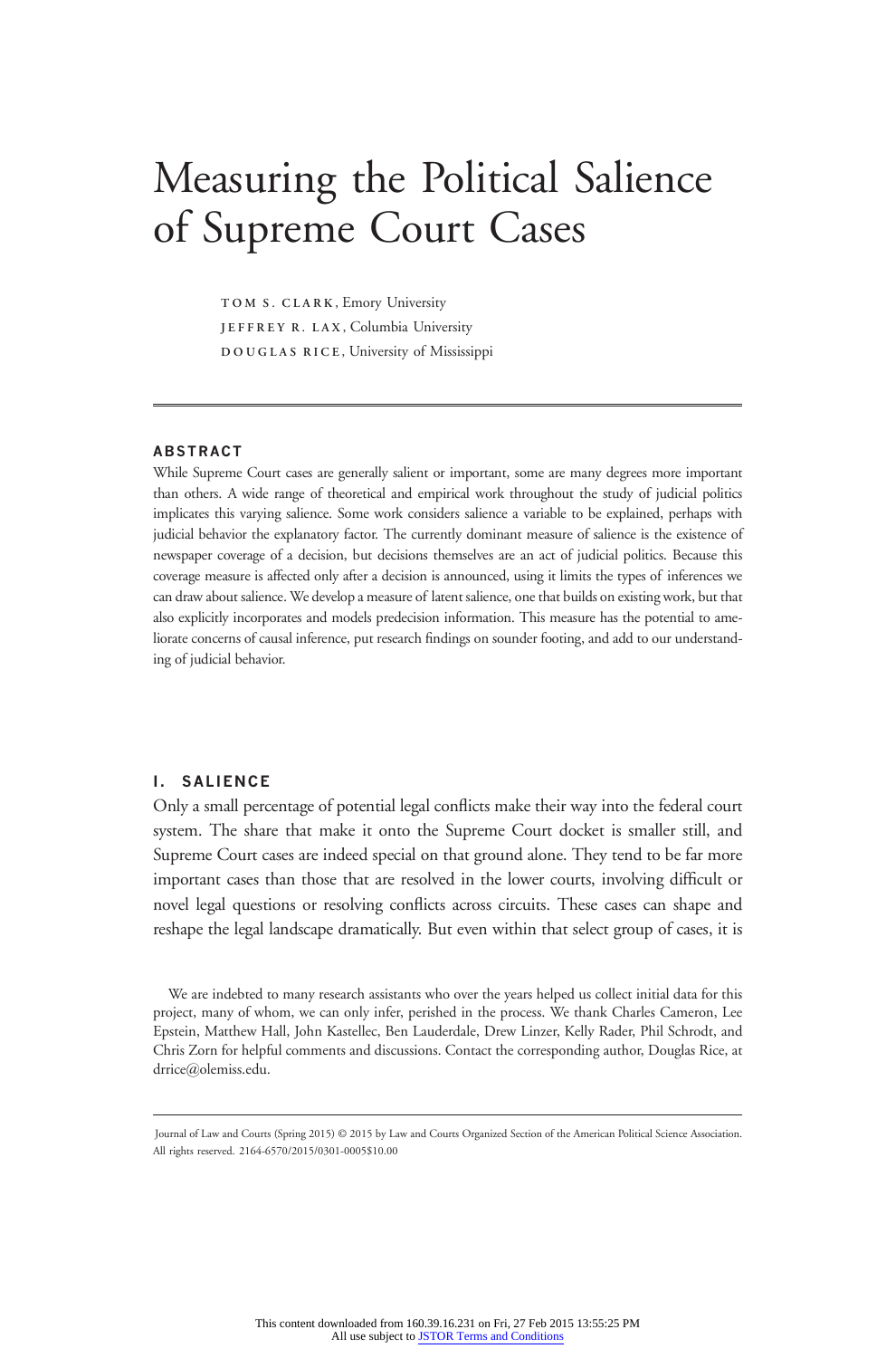clear that some are more important than others, to outside observers, to potential litigants, and to the justices themselves. Taking this varying salience into account can be important in that we think judicial behavior and impact vary contextually. Indeed, salience as a theoretical concept has been implicated in almost every significant question in the field of judicial politics, including bargaining and opinion writing (e.g., Lax and Cameron 2007), legal development and doctrinal evolution (e.g., Hansford and Spriggs 2006), case selection and certiorari (e.g., Baird 2004), judicial voting (e.g., Bailey, Kamoie, and Maltzman 2005), and judicial independence and interbranch relations (e.g., Wohlfarth  $2009$ ).

The problem is how to measure salience, as it cannot be directly observed and is not even a monolithic or well-defined concept. Cases vary in their political salience to the public, their legal salience to lawyers and judges, and in a hybrid way to politicians and political elites. Moreover, the extent to which these different conceptualizations of salience are correlated with one another is unclear.

The dominant approach in the extant literature is that of Epstein and Segal (2000). They argue, correctly in our view, that media coverage of a case is an indicator of case salience and propose identifying whether each Supreme Court case was covered on the front page of the New York Times as a measure of whether a case is salient or not. As Epstein and Segal note, this measure has a number of benefits. It captures salience as evaluated contemporaneously, tapping into what media elites perceived as salient at a particular point in time. In addition, the measure is easily replicable: the coding rules are exceptionally objective and reliable (a benefit we take advantage of below). However, there are limitations. For example, front-page  $Times$  space is a precious commodity (and it has decreased over time), and two cases of the same level of salience may receive different attention in the Times because of exogenous factors, such as newsworthy events. Second, the measure assumes that salience means the same thing for the *Times* editors as it does for the subjects of political science theories—usually, Supreme Court justices. Third, the valuable but coarse dichotomous sorting of cases into salient or not obscures nuance. Fourth, and perhaps most importantly, coverage measured only after many of the outcomes of interest flips the causal chronology, rendering disquieting many claims of causal inference in which salience affects behavior. As a matter of good research design, many uses of salience in the literature are deeply problematic, even if we ourselves believe their conclusions.

Recent research has sought to directly address the above limitations. Work by Collins and Cooper (2011) expanded the types of postdecision media coverage used to measure salience. Work by Black, Sorenson, and Johnson (2013) proposes instead using the participation of justices in oral arguments. As we describe below, these approaches have their own limitations, which we address directly.

Specifically, we develop a measure of Supreme Court case salience that relies at heart on the insights of prior researchers, though taking it a large step further and building a far firmer foundation for the use of salience scores in causal inference. We identify all stories mentioning the Supreme Court from three newspapers—the New York Times, the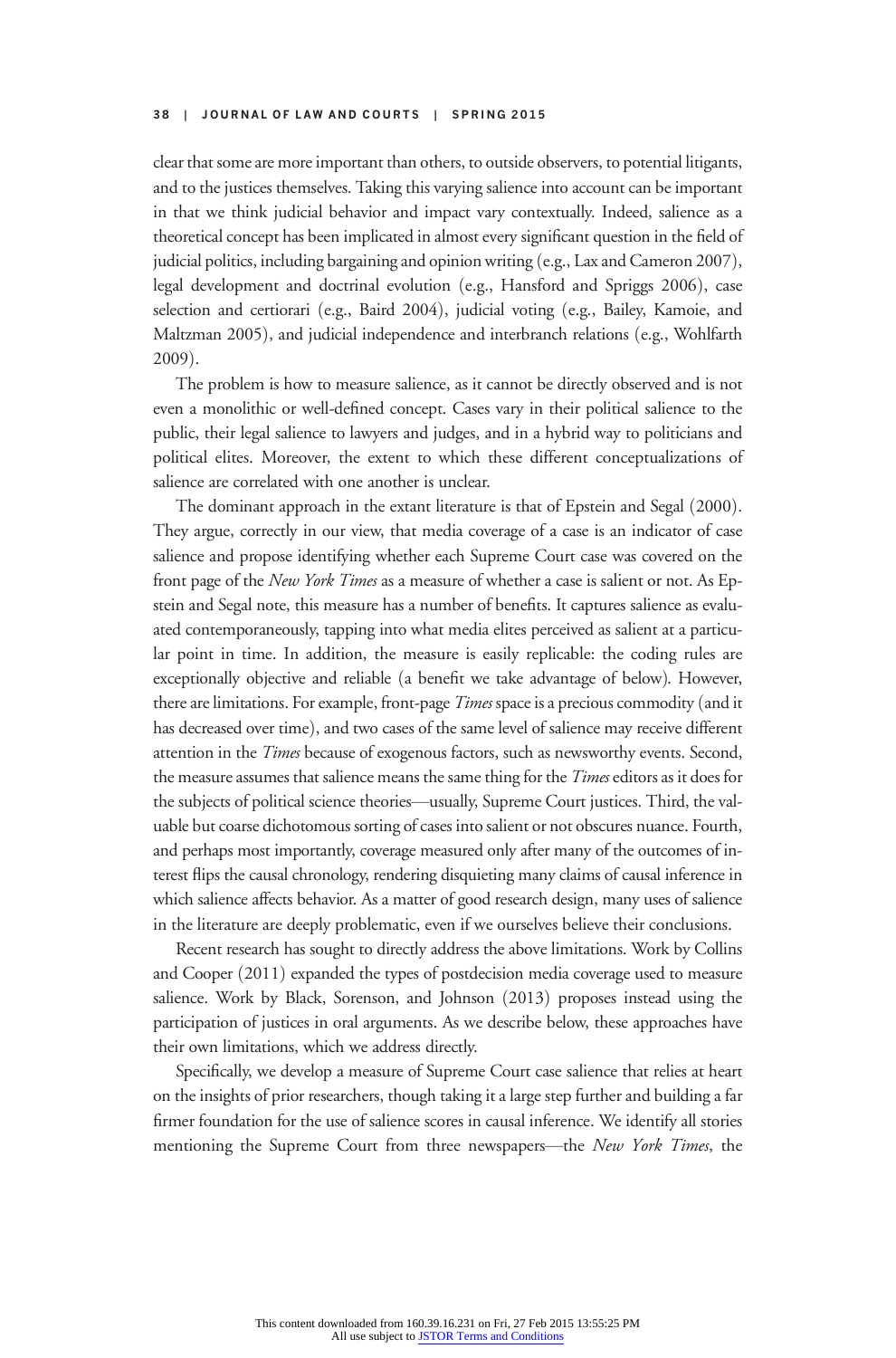Washington Post, and the Los Angeles Times—between 1953 and 2010. Using automated text processing tools, we extract from these stories the case that the story discusses and then sort the stories into four types of coverage: coverage before oral argument, coverage of oral argument, coverage of cases pending decision, and coverage of decisions. We then employ a latent variable model to extract a common dimension that explains media coverage across the three papers across the four types of stories. We show that the latent dimension extracted from the model can be substantively interpreted as salience. We note how this process can be augmented to make it part of a larger research design for causal inference. Finally, we apply our measure in replications of a pair of empirical studies that relied on postdecision media coverage or the number of questions asked as measures of salience, and we document the improvement to research possible with our measure. We conclude with remarks about the promise of modern data processing and modeling tools for measurement of political salience in a broader set of contexts. Estimates and code are to be made available, so that theory testing and estimation of salience can be done together, as needed. We see our contribution not as a simple final set of estimates, but as a process to be applied given those aspects of salience invoked by a particular substantive research agenda. It is not that we think that prior invocations of salience reached the wrong results necessarily; we simply argue that a cleaner invocation of salience as a concept will make findings much more convincing to a reasonable skeptic. At a time when experimental political science is once again on the rise, it is good for those working on important questions using necessarily observational data to have clean hands in the timing and nature of measurement.

#### II. MEASURING SALIENCE

To measure salience, one first must ask, What exactly is the latent concept we seek to measure? Salience means different things to different people at different times in different contexts. As Epstein and Segal (2000) note, there is a distinction between "retrospective and contemporaneous" salience. Retrospective salience refers to the idea that in hindsight a case was particularly important or consequential. Contemporaneous salience, by contrast, refers to the idea that a case seems consequential or important when it is decided. Epstein and Segal (2000) and Collins and Cooper (2011) seek to measure the latter because it is the type of salience more directly implicated by research questions and theoretical arguments in the study of judicial politics.

A second issue, and perhaps one that is more critical to our measurement approach, concerns the concept of salience itself. Does salience mean legally significant? Does salience mean political divisiveness? Does salience mean that a case is particularly attention-grabbing, perhaps because it involves salacious facts or details that appeal to the media? These different notions of salience imply that different observable manifestations might be more or less appropriate for measuring the latent concept. For example, salience in the sense that there are interesting, novel legal questions presented might mean that we want to look to legal commentary as an indicator of legal salience. By contrast, if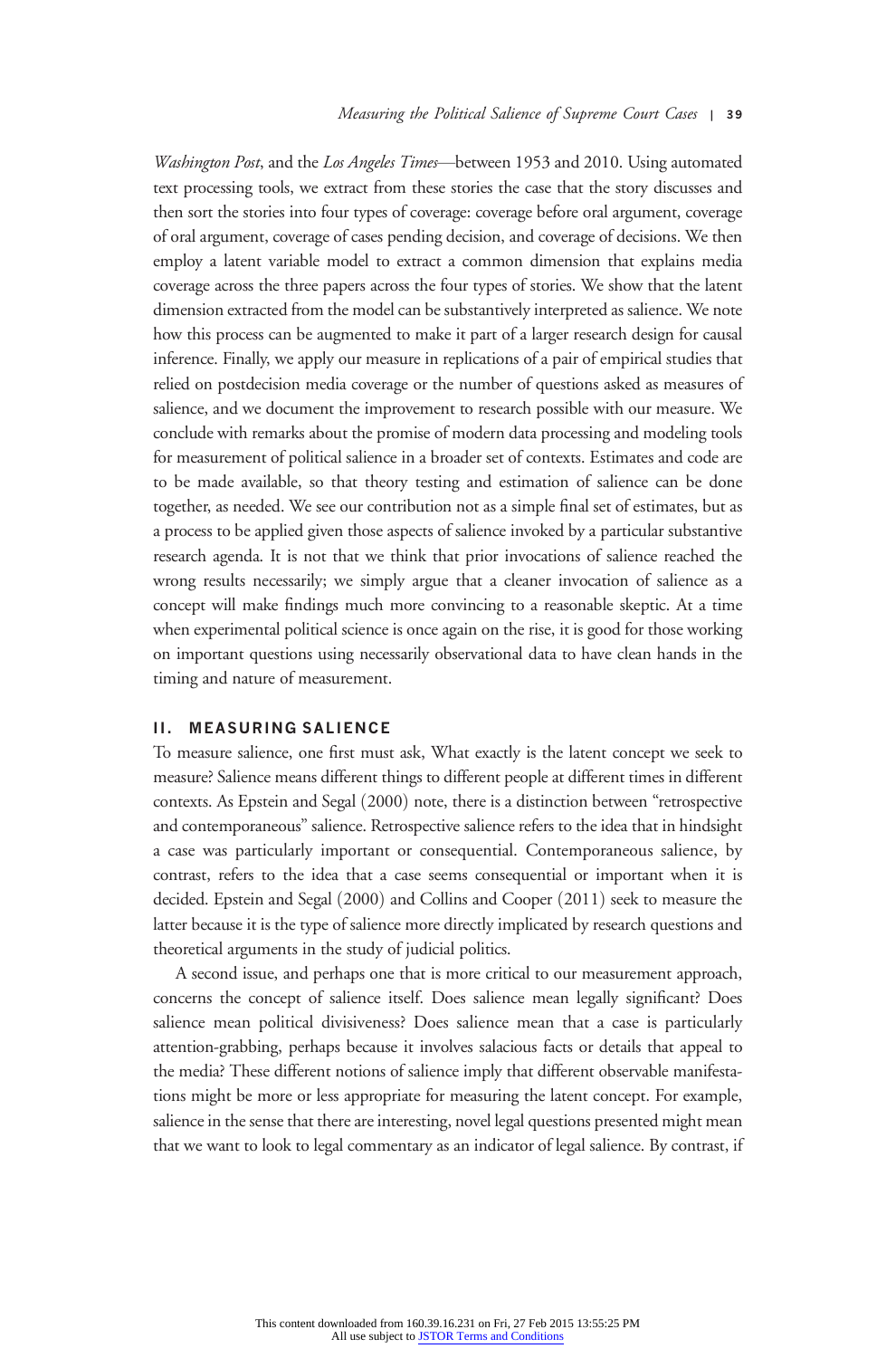one is primarily interested in the political salience of a case, then media coverage may be a more reasonable proxy measure.

Complicating matters, these various types of salience (both the temporal and substantive natures) are not necessarily all orthogonal. What makes something salient in hindsight may also make it salient contemporaneously. What makes something legally salient may also make it politically salient. The best we can do, then, is to identify a clearly specified concept of salience; this requires theoretical motivation. Our measurement strategy is to specify a conception of salience that is closely linked to many theoretical models and questions in the extant literature.

To this end, we can think of a case's salience to a Supreme Court justice as the weight the justice places on the utility she receives from her decision in the case. Conceiving of salience in this way fits with the more general consensus in political science, with salience indicating that an actor cares more about an issue or case (Niemi and Bartels 1985; Collins and Cooper 2011). For instance, the president (e.g., Edwards, Mitchell, and Welch 1995) and congressional members (e.g., Mayhew 1974) may behave differently across salient and nonsalient issues in light of electoral considerations, with greater utility derived from those issues that increase the likelihood of election. By considering salience as the weight a justice places on deciding a case in a particular way, this conception also fits with the great amount of research in the study of the judiciary and judicial behavior. As but one example, we can consider the latent salience of a case as it exacerbates the effect of political disagreement on the justices' willingness to make concessions in the context of deciding a case. A justice who places a greater weight on the utility of a particular outcome, for instance, may be unwilling to engage in significant negotiations and compromise.

We argue that media coverage of Supreme Court cases is an appropriate manifestation of this type of salience. Scholars have frequently measured importance to political actors by looking to media-based measures (Epstein and Segal 2000; Canes-Wrone and de Marchi 2002; Collins and Cooper 2011; Vining and Wilhelm 2011), as media-based measures offer exogenous and contemporaneous assessments of political discussion. However, we argue that the weight the justice places on a case is not best captured by media coverage at a particular point in time, but rather across the life of the case. Returning to the example above provides insight as to why such a conceptual framework is necessary; the utility a justice places on a decision in a case is temporally disconnected from the coverage of the decision and thus cripples scholars wishing to examine the influence of salience on decision-making behavior. In all, measuring salience across the life of the case offers a flexible approach that is theoretically connected to general notions of salience in political science.

#### Salience and Newspaper Coverage

As noted, the Epstein and Segal (2000) measure of salience is the dominant proxy in the literature and has been employed in a variety of substantive literatures. However, it can be criticized as being overly conservative in yielding too many false negatives. On any one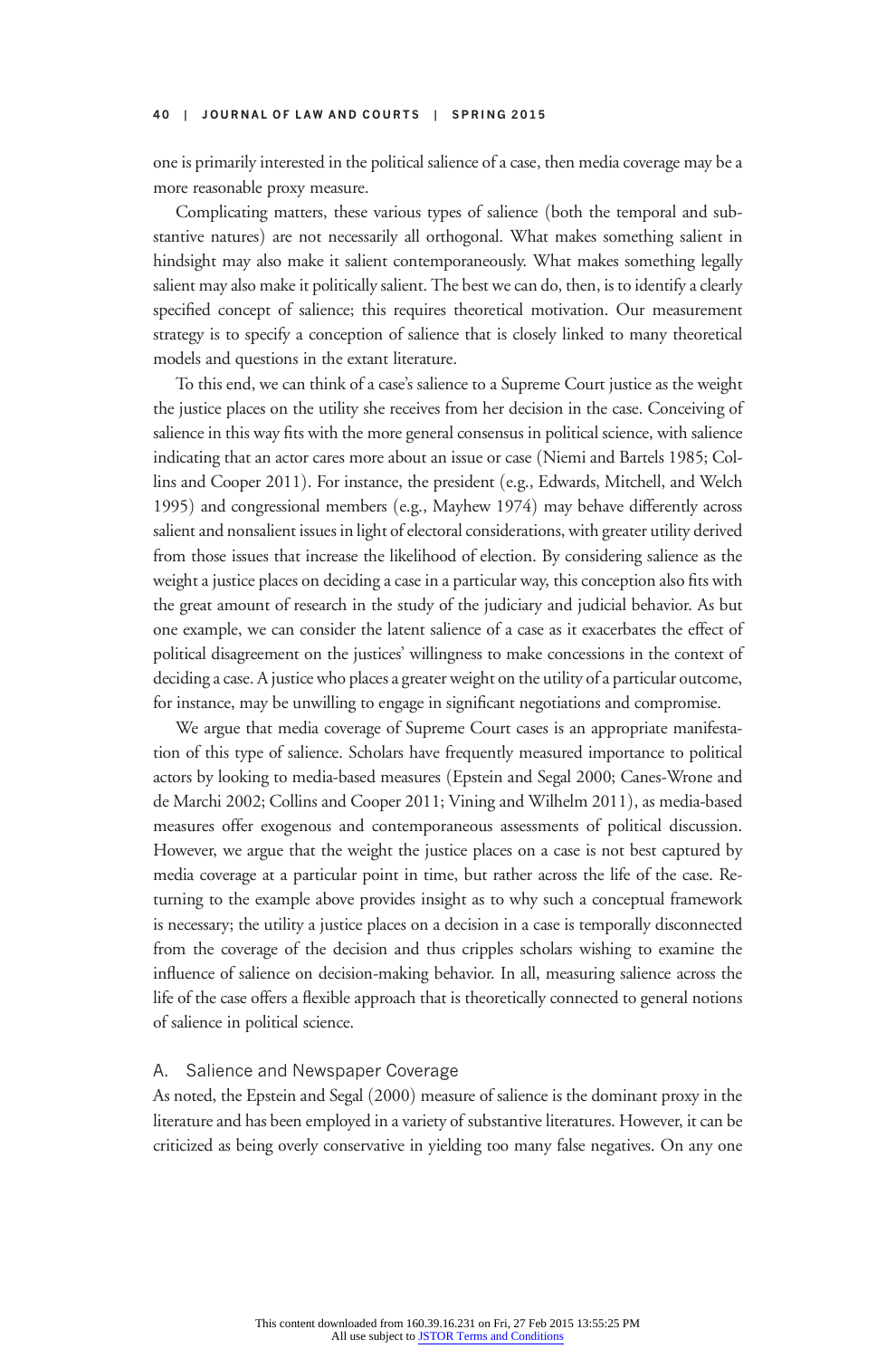day, a multitude of considerations may affect the choice of the New York Times editors, with cases receiving front-page coverage in many other outlets pushed to the back of the paper because of important local news, ideological disagreements, or any of a host of other motivations (Collins and Cooper 2011). Aiming to address this limitation, recent research by Collins and Cooper expands on the *Times* measure by incorporating additional papers and searching the entire paper and generating an additive index of salience.

While a step forward, this approach does not address what is perhaps the most significant limitation of the Epstein and Segal (2000) measure. In relying only on media coverage of the decision, these measures introduce posttreatment bias when one wants to investigate the consequences of salience for the type of decision the Supreme Court makes in a case—an issue of central theoretical concern in a number of studies. In fact, this remaining shortcoming has led other scholars to seek alternatives, with Black, Sorenson, and Johnson (2013) recently proposing a measure based on the number of words spoken by justices at oral argument. While clever, Black, Sorenson, and Johnson's measure potentially introduces new biases into the measurement of salience. Most notably, a justice does not speak only as a function of the importance of a case to herself, but as a way of interacting with others, as a function of interactions with others, and in anticipation of the behavior of others.

We instead address the shortcomings of media-based measures noted by Black, Sorenson, and Johnson  $(2013)$  by incorporating coverage across each stage of the case and across the entirety of multiple newspapers. While there are some limitations to using the media to measure salience, there are a couple of important benefits that we cannot obtain with another indicator. First, media decisions are made contemporaneously to the case itself and therefore do not risk significant influence from retrospective considerations of which cases were important. Relative to other indicators of salience, notably expert lists of important cases maintained by Congressional Quarterly (Biskupic and Witt 1997) or Oxford (Hall 1999), the considerations being taken into account when the media decide to cover a case are more transparent. Second, as Collins and Cooper (2011) demonstrate, we can take advantage of multiple sources of information about salience when we employ the media. Combining media outlets allows us to "average out" idiosyncrasies among sources (e.g., if the New York Times is particularly fond of covering cases that involve the Northeast or particular substantive topics). Related, the media cover cases at different stages of the judicial process, which can allow us to evaluate how different aspects of a case stimulate different types of media coverage.

#### B. Limitations of Decision Coverage as a Measure of Salience

#### An Example

As the legal battle over the constitutionality of the Affordable Care Act worked its way through the courts, two lower courts held the law unconstitutional while three upheld the law. The two negative decisions were each given over 1,500 words of coverage on the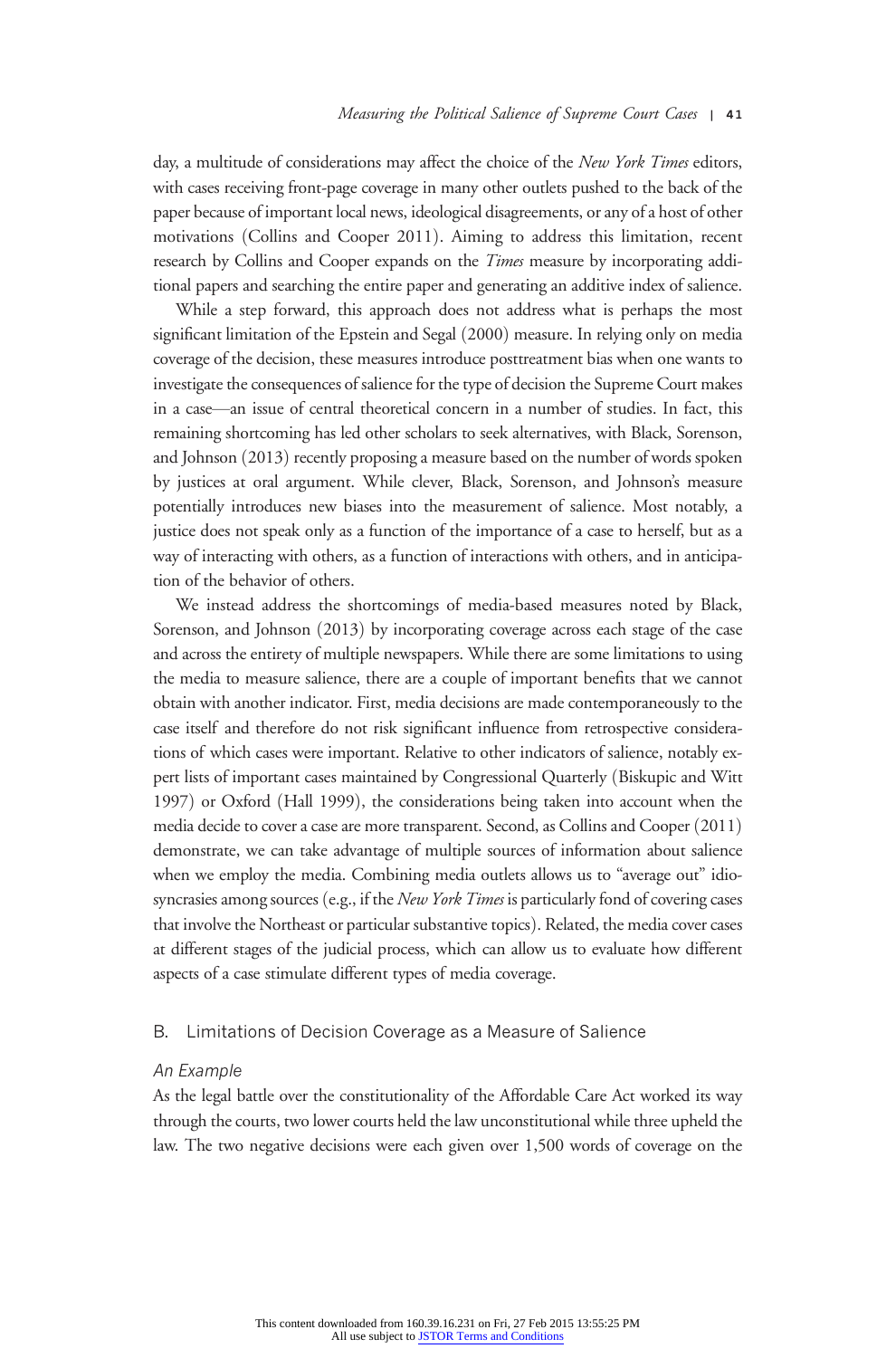front page of the New York Times. The three positive decisions received fewer than 500 words of coverage and were covered only on pages A15, A24, and A14. This example highlights a potential problem inherent in using coverage of court decisions to measure salience. Clearly, the underlying salience of the substantive question invoked in these cases is constant or nearly so; yet how the courts dealt with the cases seems to have drastically affected coverage of the decision. While newspaper coverage after the decision might be a manifestation of salience, it might also be a manifestation of choices made by the Court or by others. There is a natural business incentive to cover controversy, biasing coverage in favor of cases with particular features or that have received particular judicial and extrajudicial treatment.

That features of a decision can affect coverage is problematic for studying either the treatment effect of salience on Supreme Court decisions or the treatment effect of Supreme Court decisions on salience. In particular, there are two potential types of bias this measure can create for conclusions derived from common research designs in judicial politics.

# Ex Post Measures of Salience Introduce Ambiguous Bias When Studying the Effect of Salience on Supreme Court Decisions

Consider first the use of newspaper coverage of Supreme Court decisions to study the effect of salience on the Court's decision making. This practice is fairly common in the literature (for examples of this approach, see Maltzman, Spriggs, and Wahlbeck  $\vert 2000 \vert$ , McAtee and McGuire [2007], Collins [2008a], Corley [2008], Wohlfarth [2009], and Cross et al.  $[2010]$ ). If we find that the justices tend to do X instead of Y in more salient cases using decision coverage as the measure of salience, we cannot distinguish among the following:  $(1)$  salience causes X to be chosen over Y; choosing X over Y makes decision coverage more likely;  $(2)$  X is chosen over Y in cases that are more salient, but salience does not cause this choice; and  $(3)$  newspapers like to cover behavior X, and so even though cases do not vary in true salience or true salience does not cause choice X, we see more X in cases covered by the newspapers and so find that salience is correlated with X, implying a causal connection when there is none.

While claims of causation are always suspect in observational research, measuring a treatment by proxy after the observed outcome is a particularly troublesome form of posttreatment bias. If decisions and related choices affect the salience measure (coverage of the decisions themselves), then even if salience itself affects decisions or choices, our estimate of that effect can be biased in an unknown direction.

## Ex Post Measures of Salience Introduce Upward Bias When Studying the Effects of Supreme Court Decisions on Salience

Consider next the use of newspaper coverage of Supreme Court decisions to study the effect of Supreme Court actions on salience. One may be interested to know, for example, whether a divisive Supreme Court decision increases the political salience of a case. An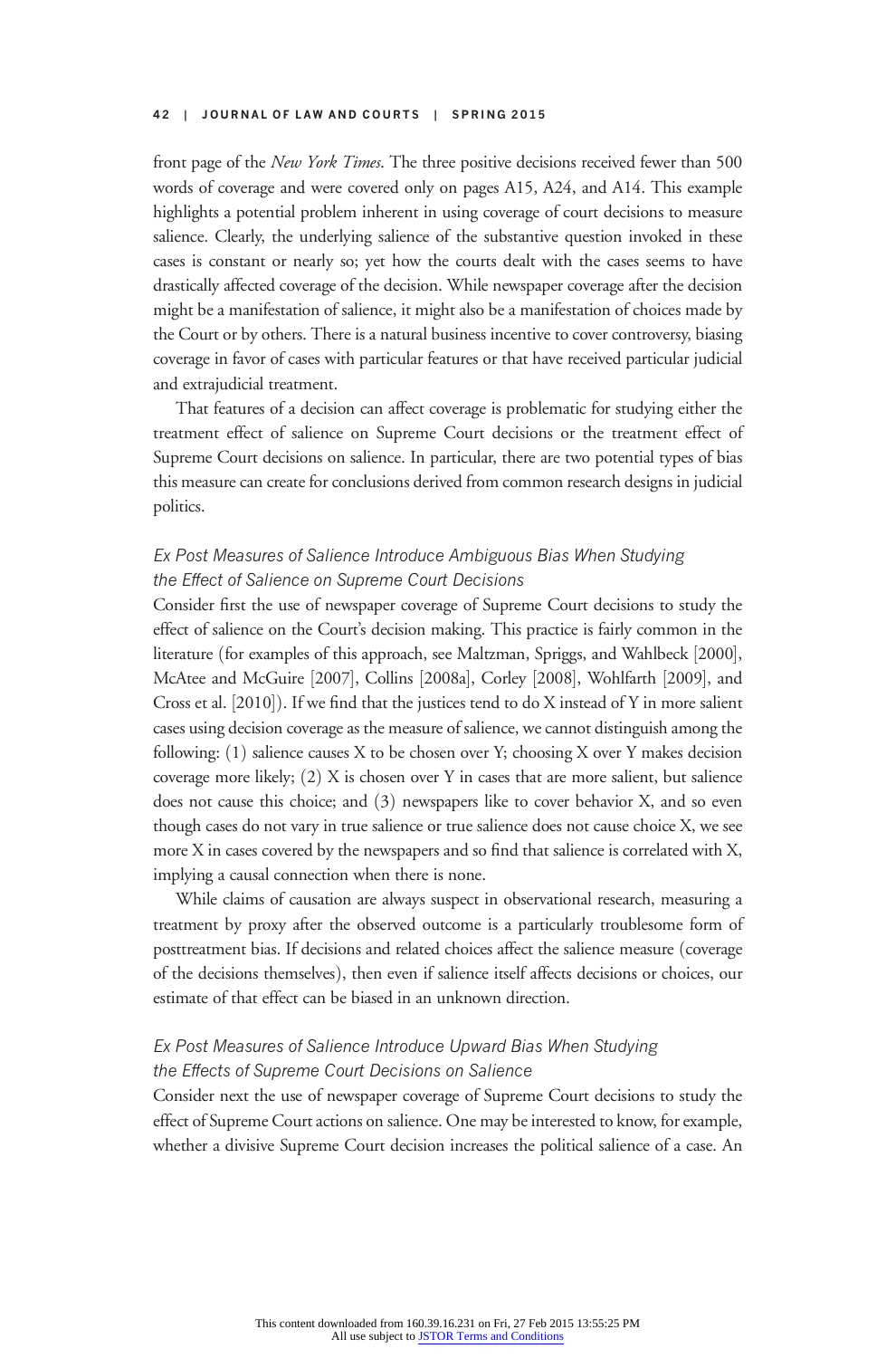example may be the Court's decision in Kelo v. City of New London. This case involved an eminent domain action by the City of New London, Connecticut; the case attracted little attention before it was decided, but after it was decided, it became a source of national attention. Indeed, it remains so years later.

Unfortunately, using coverage of a Supreme Court decision to evaluate the effect of the Court's decision on the issue's, or the case's, political salience creates bias in our inferences. When we observe that feature or behavior X rather than Y is more likely to lead to ex post coverage (salience by that measure), we cannot distinguish among the following:  $(1)$  behavior X causes more coverage;  $(2)$  X is chosen over Y in cases that are actually more salient by nature, but X does not actually lead to more coverage—cases in which X occurs are already more salient; and  $(3)$  if behavior X is chosen in cases that start out salient and causes salience to decrease (rendering a potentially big case trivial), we do not consider these cases salient and thus omit evidence that X had the opposite effect on salience. Given this, if we measure the effect of divisiveness on coverage, then our estimate of the effect of divisiveness will be biased upward.

To see this, let us simplify so that there are four types of cases, depending on the combination of having coverage before the decision or not (precoverage), along with having coverage after the decision or not (postcoverage). We can denote the possibilities as 00, 01, 10, and 11, where 00 denotes no coverage before or after the decision, 01 denotes coverage after but not before, 10 denotes coverage before but not after, and 11 denotes coverage both before and after. Suppose that we do not control for precoverage (coverage before the decision) as a proxy for latent salience when measuring the treatment effect of divisiveness on postcoverage as a measure of salience. For example, perhaps divisive Court decisions involve bigger changes to the law than striving for unanimity would allow. When we have 00 (no coverage either time), there has been no effect and we would not attribute any. When 01, there is (possibly) an effect and we would think there might be. When we have 11, we would think we have a treatment effect (seeing postcoverage), but the case was "already" salient, so that we would be falsely finding evidence of a treatment effect. And when we have 10, we would see no salience and say no treatment effect; but actually the case"started out"as salient and then became less so, so that the effect would be negative but we would think it zero. To restate, when we pool together the nonpostcoverage cases  $(00 \text{ and } 10)$ , we see evidence of no treatment effect despite the potential negative treatment effect for some of these cases  $(10s)$ . When we pool together the remaining cases  $(01$  and  $11)$ , we take all of them as evidence for a treatment effect (when there is a treatment applied), but only the first subgroup of these are clean evidence of an effect. Thus, upward bias results when using only postcoverage to assess the effects of Court actions on case salience. We summarize these possible biases in table 1.

## Effects of the Limitations on Existing Literature

These practical limitations with the existing data have limited the ability of scholars to effectively address important questions in the literature. First, existing studies have been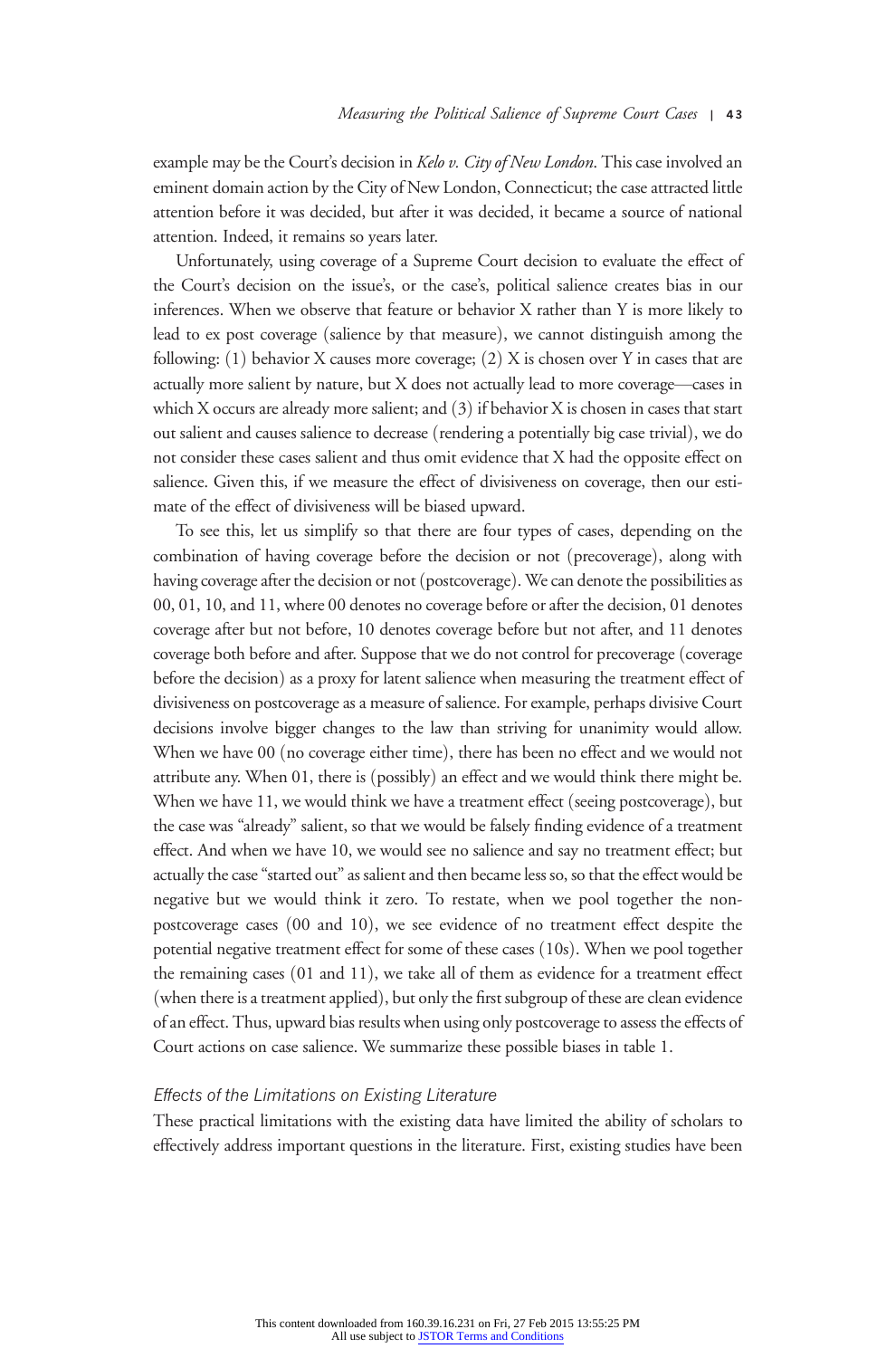| Table 1. Summary of Possible Biases from Using Decision Coverage to Study Effect of Decision |  |  |  |  |  |
|----------------------------------------------------------------------------------------------|--|--|--|--|--|
| on Salience                                                                                  |  |  |  |  |  |

|                         | Postdecision                                                               |                                                                                 |  |  |
|-------------------------|----------------------------------------------------------------------------|---------------------------------------------------------------------------------|--|--|
| Predecision             | No Coverage                                                                | Coverage                                                                        |  |  |
| No coverage<br>Coverage | No effect, no finding $(00)$<br>Negative effect, finding of no effect (10) | Possible effect, possible finding $(01)$<br>No effect, finding of effect $(11)$ |  |  |

Note.—The table summarizes the effect of relying only on postdecision media coverage to study the effect of a Supreme Court decision on an issue's salience.

limited in their ability to study the effects of salience on Court decision making. In many instances, scholars have relied on the ex post measure of case salience to study intra-Court decision making and bargaining (e.g., Maltzman et al. 2000; McAtee and McGuire 2007; Corley 2008; Wohlfarth 2009; Cross et al. 2010). Less common, but nevertheless important, are studies of separation-of-powers interactions (e.g., Wohlfarth 2009) and the judicial hierarchy (Baird 2004). However, for the reasons articulated above, inferences drawn about the ways in which salience affects the choices judges make may be biased or incorrect despite the care taken by such scholars in reaching their conclusions. Second, there exist questions that have not been asked, which may be a consequence of the unavailability of a reliable measure of underlying case salience. How does salience affect the decision to appeal a case? How does salience affect amicus group participation? How does salience affect the decision to grant certiorari or the tenor of oral arguments? And, there exist theories of bargaining and opinion writing that directly implicate the salience of a court case but have not been tested, in part because of the unavailability of a measure of case salience (e.g., Lax and Cameron 2007).

#### Moving Forward

By making use of additional information, we can develop a sophisticated measure that overcomes some concerns above and mitigates others, helping us put existing findings on a firmer footing and seeking new ones. In particular, we suggest that by considering coverage of Supreme Court cases at all stages of the case, we can help disentangle salience from other factors that may affect newspaper coverage while also developing a deeper understanding of what drives different types of coverage of Supreme Court behavior.

## III. A NEW MEASURE OF CASE SALIENCE

As noted, the "political salience" of a Supreme Court case is a latent characteristic of the case—we cannot directly observe it. Rather, we observe certain manifestations of the underlying salience, such as media coverage of the case. Indeed, the insight made by Epstein and Segal (2000) and built on by Collins and Cooper (2011) rests precisely on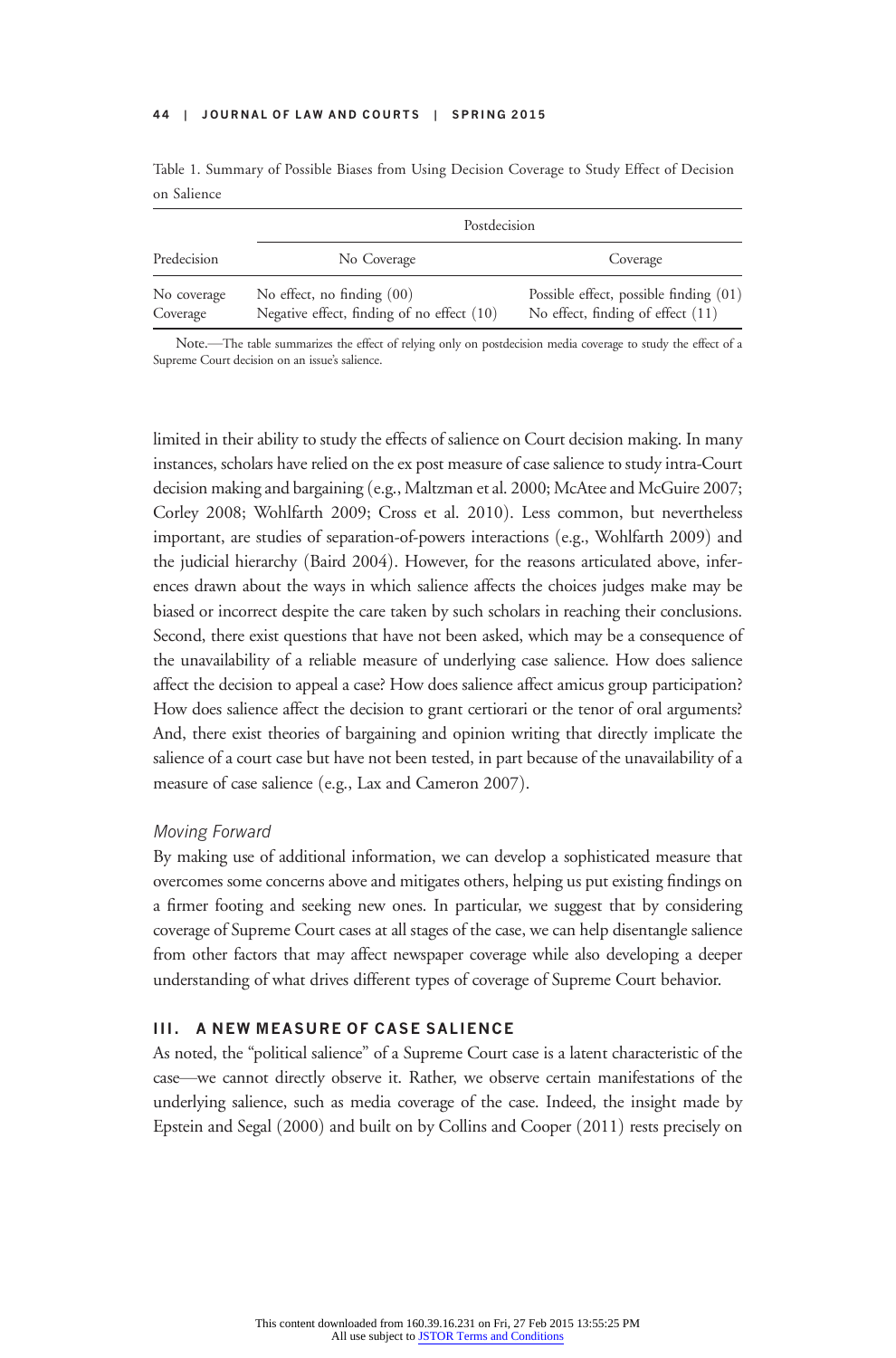the assumption that newspaper coverage of a case's decision is a manifestation of latent political salience. We extend this logic by assuming that coverage of a Supreme Court case, at any stage of the case's life, is a manifestation of latent salience.

## A. A Measurement Model for Latent Salience

We propose a measurement model for estimating latent salience. That is, we design a model that we think captures the relationship between observed indicators and salience. While we estimate and focus on a single version of the model in this article, that choice is primarily for expositional clarity. It is important to underscore that the model can be modified and adapted to best match the theoretical questions motivating a particular research agenda. Most notably, for purposes of thoroughness, we include data on newspaper coverage of case decisions, though as was made clear above, there are many research questions for which it is more appropriate to exclude those data from the estimates. The public data release, available on Dataverse, includes estimates from a variety of specifications as well as all of the necessary code and data to customize the measurement model to one's particular needs.

To capture the latent salience of which we hypothesize newspaper coverage is a manifestation, we specify a latent variable model. In particular, we assume that the number of stories about a case in each paper—distinguishing among stories about the decision to hear the Supreme Court case (i.e., grant certiorari), stories about oral argument, stories about pending cases, and stories about the final decision—is a Poisson random variable, a count variable with a rate parameter that is a function of the latent salience of the case, as well as stage-, newspaper-, and term-specific intercepts. We assume that the relationship between the linear predictors and the mean of the distribution function is logarithmic (i.e., we use a logarithmic link function between the interceptsalience function and the rate parameter). Our model is given by

$$
Stories_{\scriptscriptstyle \sf CM} \sim \mathrm{Poisson}(\lambda_{\scriptscriptstyle \sf CM}),\tag{1}
$$

$$
\log(\lambda_{\scriptscriptstyle cm}) = \alpha_{\scriptscriptstyle snI[c]} + \beta_{\scriptscriptstyle m} \cdot \theta_{\scriptscriptstyle c}.\tag{2}
$$

Stories<sub>cn</sub> is the number of stories about case c at stage s in newspaper n,  $t[c]$  identifies the term in which case c was decided,  $\alpha$  is an array of parameters to be estimated,  $\beta$  is a matrix of parameters to be estimated, and  $\theta$  is an unobserved vector of latent dimension locations. We estimate equations (1) and (2) via Markov chain Monte Carlo (MCMC) Gibbs sampling.<sup>1</sup> The estimates reported below are based on a 20,000-iteration sample,

<sup>1.</sup> A thorough introduction to Bayesian latent variable modeling, Gibbs sampling, and MCMC can be found in Jackman (2000) and Gill (2008). We program the model in JAGS (Plummer 2003) and implement the model via R with the rjags package (R Development Core Team 2009; Plummer 2011). We note that MCMC is the conventional method for estimating such models, as there is a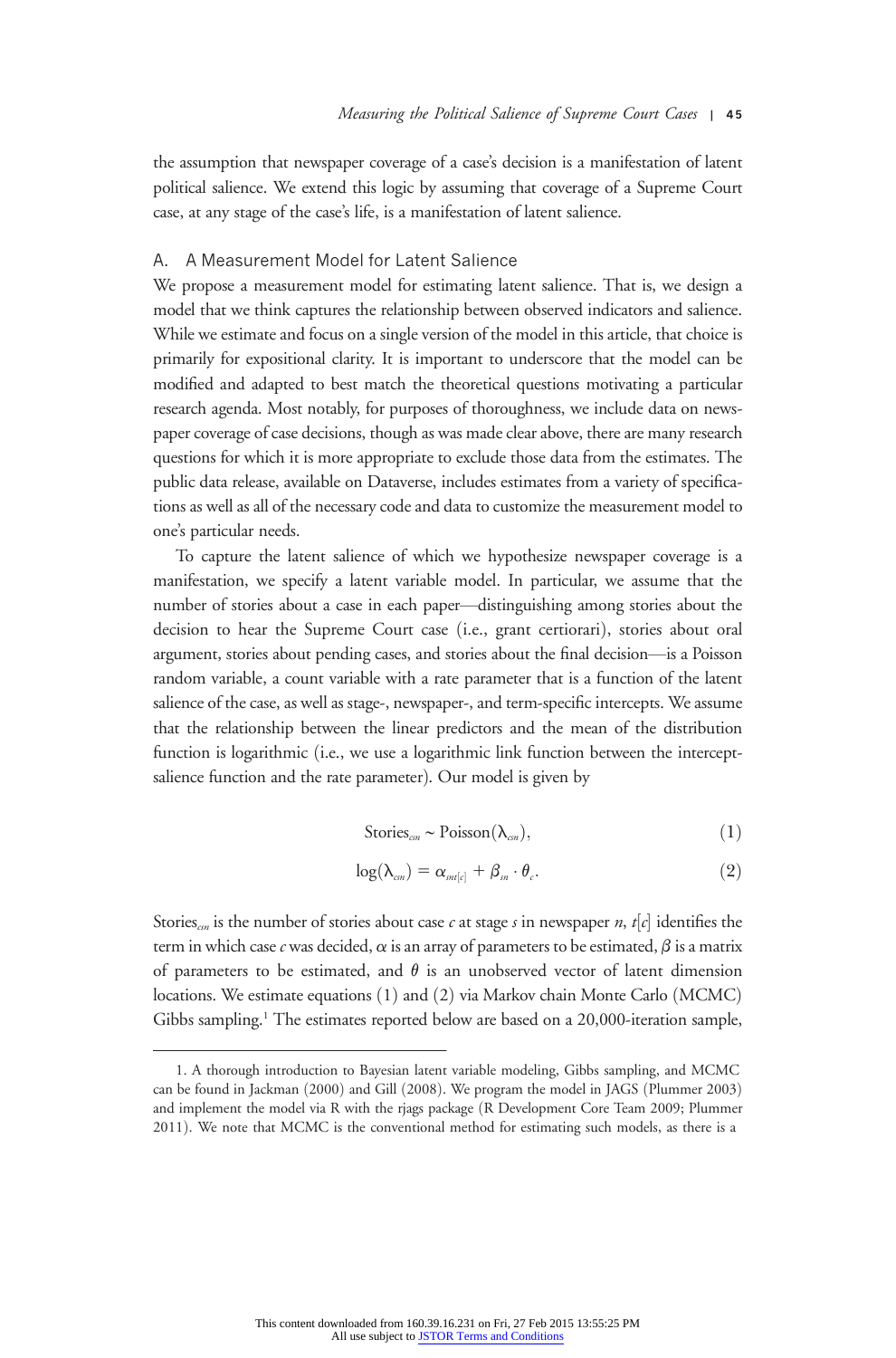with a discarded 5,000-iteration burn-in period. Standard diagnostic procedures suggest that the model converges and chains mix within the burn-in period.

Before turning to our estimates, we briefly discuss a few important modeling choices we made. Perhaps most notable, we adopt a very sparse model. That is, we specify a model that can capture only a single latent factor that results in manifestations of newspaper coverage. Alternatively, one might want to include either  $(a)$  alternative variables as additional manifestations to be modeled or  $(b)$  covariates that might explain newspaper coverage.<sup>2</sup>

In addition, we employ the number of stories about a case rather than a dichotomous indicator of coverage. Our logarithmic link function prevents the model from attributing very high levels of coverage of one case at a single stage in a single paper to a high level of latent salience. This modeling assumption keeps with the initial insight behind our measurement approach: that coverage at multiple stages of a case is more informative than simply examining coverage at the time of decision.<sup>3</sup>

Finally, it bears noting that we index the intercept by Supreme Court term because, given the discussion above and variation in coverage over time documented in Collins and Cooper  $(2011)$ , we expect temporal trends in the rate at which the three newspapers in our data cover the Supreme Court.<sup>4</sup> Rather than include a temporal trend as a covariate in our model, we allow newspaper-stage-intercepts to vary over time.<sup>5</sup> Indexed intercepts

great number of unknown quantities, and so the likelihood function is extremely complex and would require specialized optimization techniques, would be slow to converge, and even still would be liable to find only local, rather than global, maxima.

<sup>2.</sup> We opt to focus on newspaper coverage for conceptual clarity; above we outlined what kind of salience we believe newspaper coverage yields, and including additional manifest variables would complicate our ability to interpret the latent dimension. With that said, we have estimated a series of models that include additional covariates and found that they yield a worse fit to the data (as measured by the deviance information criterion [Spiegelhalter et al. 2002]) and do not change our posterior estimates in any qualitatively appreciable way.

<sup>3.</sup> We have experimented with alternative specifications—primarily ones using a dichotomous indicator of coverage rather than the total number of stories—and found both that the correlation between our posterior estimates is very high  $(r = .97)$  and that differences in rank orderings make substantive sense (e.g., cases that increase substantially in rank from a probit specification to the Poisson specification include Mapp v. Ohio, Bush v. Gore, and Gideon v. Wainwright). We provide a comparison of these results below.

<sup>4.</sup> Inspection of the data reveals important temporal patterns that can affect the estimates of latent salience. For example, newspaper capacity to cover the Supreme Court can change over time (such as when the New York Times changed the physical size of its paper). In addition, the news cycle has changed enough over the past few years that the competition for coverage of a Supreme Court story is variable over time. One notable example is the Supreme Court's move from previously announcing all decisions on Mondays to now announcing decisions throughout the week; this implies that decisions now compete less with each other for a finite amount of media attention on any given day. (One of us recalls this observation as attributable to Harold Spaeth, who remarked on this phenomenon in discussing Epstein and Segal [2000] when it was presented before publication at an academic conference.)

<sup>5.</sup> This choice is one that we have made in order to best fit the data.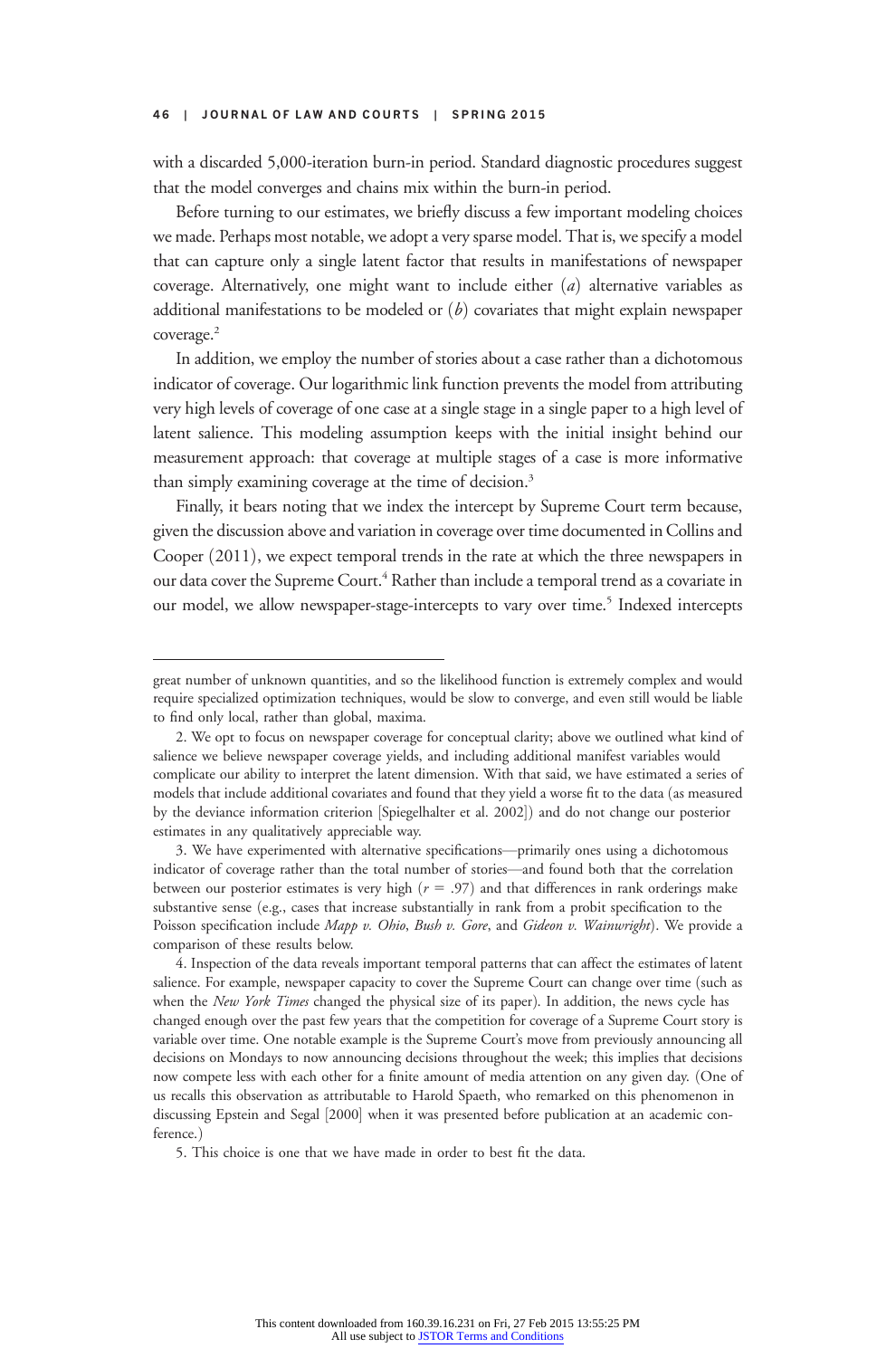allow for a flexible estimation of the temporal patterns in media coverage, addressing a potential shortcoming of dichotomous or indexed coverage measures.

## B. Data

We apply our measurement model to an original database of media coverage of Supreme Court cases. We assemble data on media coverage of Supreme Court cases from three national newspapers: the New York Times, the Washington Post, and the Los Angeles Times. We choose these three papers, as other scholars have, because of their geographical and ideological variance. The New York Times is an eminent national newspaper and was selected by Epstein and Segal (2000) for that very reason. The Los Angeles Times is the eminent paper for the West Coast and is generally perceived as a more conservative paper (Segal and Cover 1989). Finally, the Washington Post is primarily politically oriented and thus likely to cover the happenings of the Court with different emphases than other outlets.6

To assemble the data, we use the search engines Lexis-Nexis and Proquest to acquire for each newspaper all articles from 1953 through 2010 that  $(a)$  feature the string "Supreme Court" and  $(b)$  appear anywhere in the first section of the newspaper rather than simply on the front page. In total, we acquired 188,403 such articles. To associate articles with the cases they discuss, prior research on media coverage of Supreme Court decisions used human coders (Epstein and Segal 2000; Collins and Cooper 2011), identifying coverage through careful research and manual annotations. We began this project the same way but then moved to an automated approach.<sup>7</sup>

Though a variety of automated approaches are viable for this task, dictionary-based automated coding is most appropriate. While often burdensome, in that these approaches require constructing a large list (dictionary) of actor names to guide searches (Gerner et al. 1994), a preexisting actor dictionary for the Supreme Court exists in the form of docket numbers and case names and is readily available from the Supreme Court database (SCD; Spaeth et al. 2012). With a completed dictionary, the cost of analyzing text is "as low or lower than" other coding methods (Quinn et al. 2010, 212). To further enhance the accuracy of our automated coding, we use a particular form of natural language processing, named entity recognition, to retain only named entities—persons,

<sup>6.</sup> Note that we exclude the Chicago Tribune. Our measurement approach estimates an underlying dimension explaining the variation in coverage across the three papers; it therefore differs from the additive index employed by Collins and Cooper (2011). Here, there are diminishing marginal returns from the addition of each additional newspaper unless there is overwhelming variation in coverage.

<sup>7.</sup> The primary benefit of human coding lies in the ability to parse complex concepts, with human coding particularly useful when the target concepts are clearly defined though categorizing is complex ðQuinn et al. 2010Þ. For our research, though, human coding of the nearly 190,000 articles carries extremely high resource and time costs with minimal associated benefits, as the categorizing of articles as pertaining to a case is decidedly not complex. Rather, the problem is a particular type of categorical coding with only two options for each document. Here, both the per-document cost and reliability are enhanced through automated coding (King and Lowe 2003). Therefore, we use automated approaches.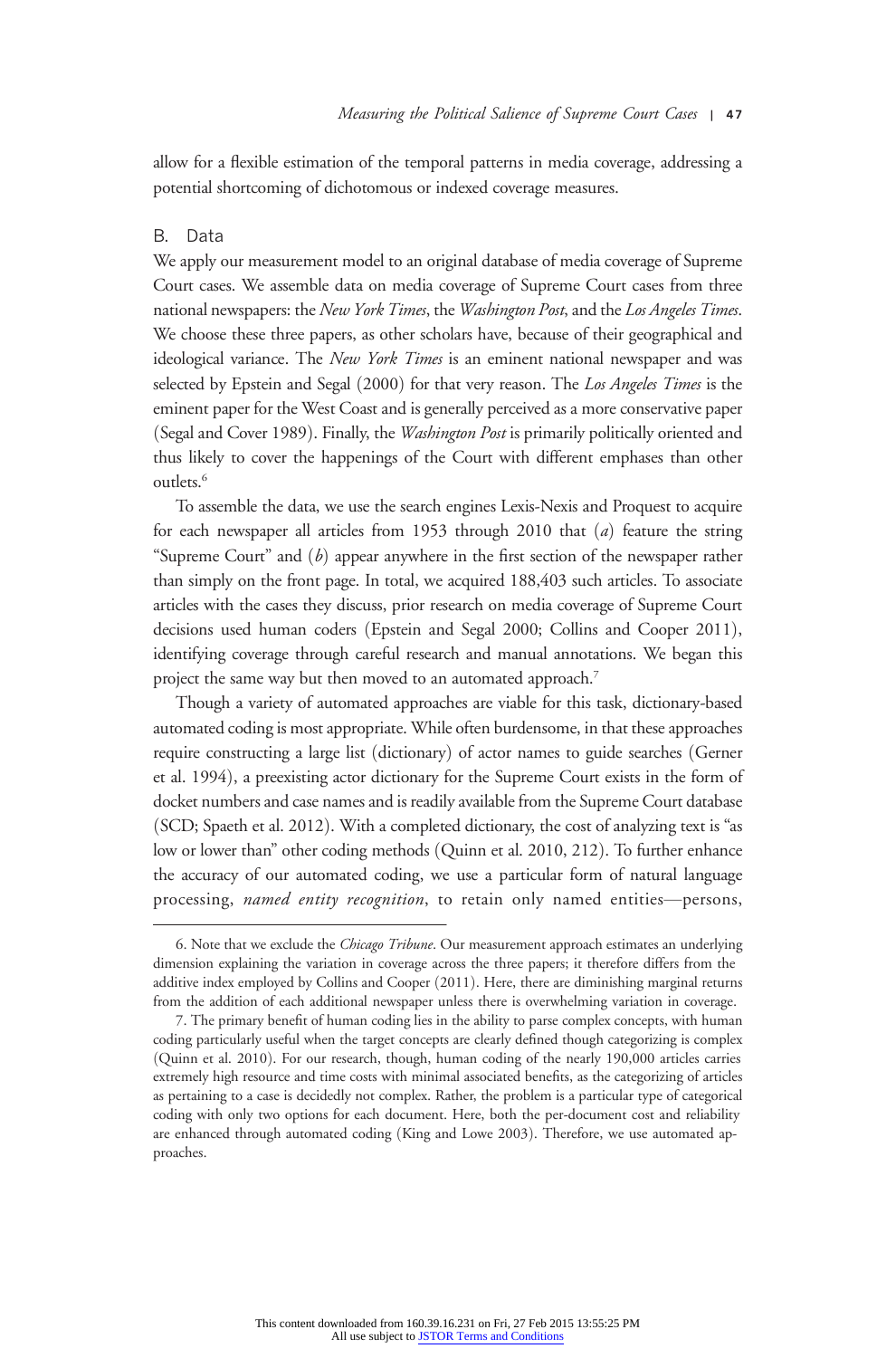organizations, or states—in article texts. Our programs then use three methods to perform the task of matching articles with cases.<sup>8</sup>

Having matched the articles to particular cases, we use the SCD to identify the date of oral argument and the date of the decision and use another program to extract the date of article publication. We then classify articles into one of four mutually exclusive media coverage categories: (1) early coverage, or any article published prior to 1 week before oral argument but not more than  $1$  year from the announcement of the decision;  $(2)$  argument coverage, or any article published within 1 week of oral argument;  $(3)$  pending coverage, or any article more than 1 week after oral argument but before the decision is announced; and  $(4)$  decision coverage, or any article appearing after the decision is announced out to 1 year. While we use coverage at all of these stages in our analysis, it is important to underscore that one benefit of our approach is that one could simply exclude the postdecision coverage from our estimation when there are concerns about posttreatment bias. Figure 1 features plots of total newspaper coverage for Supreme Court cases for each term from 1955 through 2008. For the New York Times, we identified 6,262 instances of a case being addressed in an article; for the Los Angeles Times, 3,490 instances; and for the Washington Post, 5,463 instances. Of these, 3,735 were early coverage of Supreme Court cases, 502 were pending coverage, 4,181 were oral argument coverage, and 6,797 were final decision coverage. Overall, from at least one newspaper, 27.1% of Supreme Court cases received early coverage, 38.1% received oral argument coverage, 4.5% received pending coverage, and 42.2% received coverage of a decision.

## C. Results: Model Parameters

We first describe the estimates of the ancillary parameters in the model—the  $\alpha$  and  $\beta$ parameters. Recall that we index the intercept  $(\alpha)$  by newspaper, stage of coverage, and term of case. Figure 2 plots our mean posterior estimates, or Bayesian estimates, of the intercept for each newspaper for each stage of coverage for each term. This figure reveals a number of interesting patterns. First, the temporal patterns are fairly consistent across all three newspapers (looking down a given column in fig. 2, there is not much variation). Second, there do seem to be some temporal patterns. Most dramatically, the baseline

<sup>8.</sup> Programs were written in Perl. Before categorizing articles, two programs mark docket numbers and case names in the text. Then, all other people, places, and organizations are marked by the Stanford Named Entity Recognizer (Finkel, Grenager, and Manning 2005). The Stanford Named Entity Recognizer is available from the Stanford Natural Language Processing Group at http://nlp .stanford.edu/software/CRF-NER.shtml. The coding program begins by searching for docket numbers explicitly mentioned in articles, matching those docket numbers to docket numbers associated with cases in the SCD. If no docket numbers are found in the article, the program searches for case name matches from the articles. An article is identified as about a case if matches are found for both the petitioner and the respondent in case names from the SCD. Finally, if no docket number or case name is identified, the program searches for matches between the remaining tags of people, places, and organizations, again with the names of both petitioners and respondents as identified in Supreme Court case names.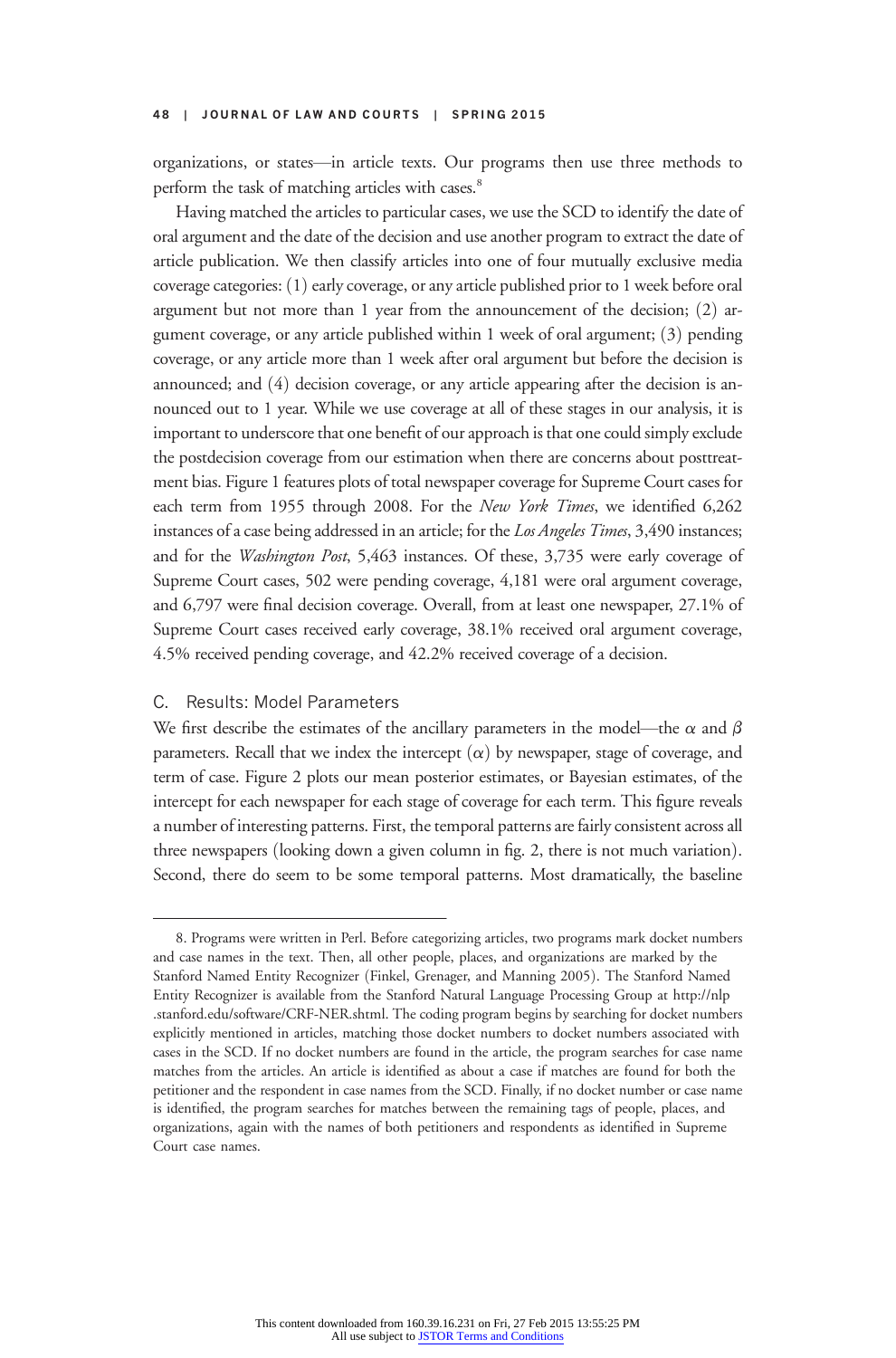

Figure 1. Newspaper coverage of Supreme Court cases by Supreme Court term: Number of articles covering Supreme Court cases in newspapers during each term (1955– 2008), plotted by newspaper and in the aggregate.

probability of newspaper coverage of oral argument for the average Supreme Court case has increased. At the same time, the probability of coverage of certiorari or the final decision has increased, although much less dramatically. Finally, the probability that a case is covered while it is pending a final decision has not changed considerably. These patterns possibly merit further examination in and of themselves.

Figure 3 shows our estimates of the discrimination parameters for each newspaper and stage of coverage. The points show posterior means, and the bars show 95% highdensity credible intervals.<sup>9</sup> These estimates capture the extent to which the latent

<sup>9.</sup> Credible intervals show the range within which there is the highest 95% probability that the parameter value falls.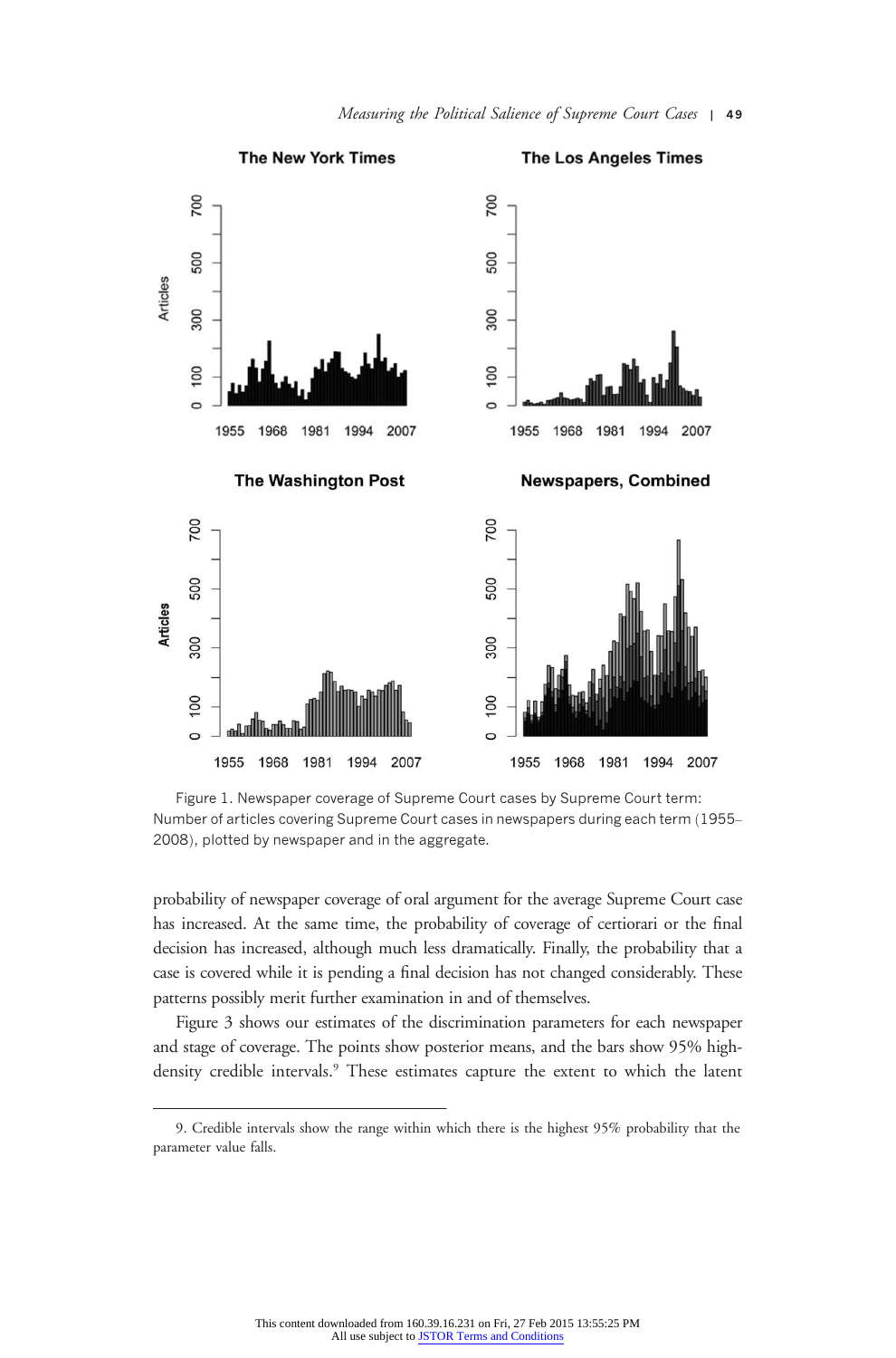

Figure 2. Posterior estimates of  $\alpha_{m[\epsilon]}$  parameters (stage-, newspaper-, and term-specific intercepts). Figure shows each intercept's posterior mean, <sub>n</sub> parameters (stage-, newspaper-, and term-specific intercepts). Figure shows each intercept's posterior mean, organized by stage of coverage, newspaper, and term, 1955-2009. organized by stage of coverage, newspaper, and term, 1955–2009. Figure 2. Posterior estimates of  $\alpha_{\scriptscriptstyle mklc}$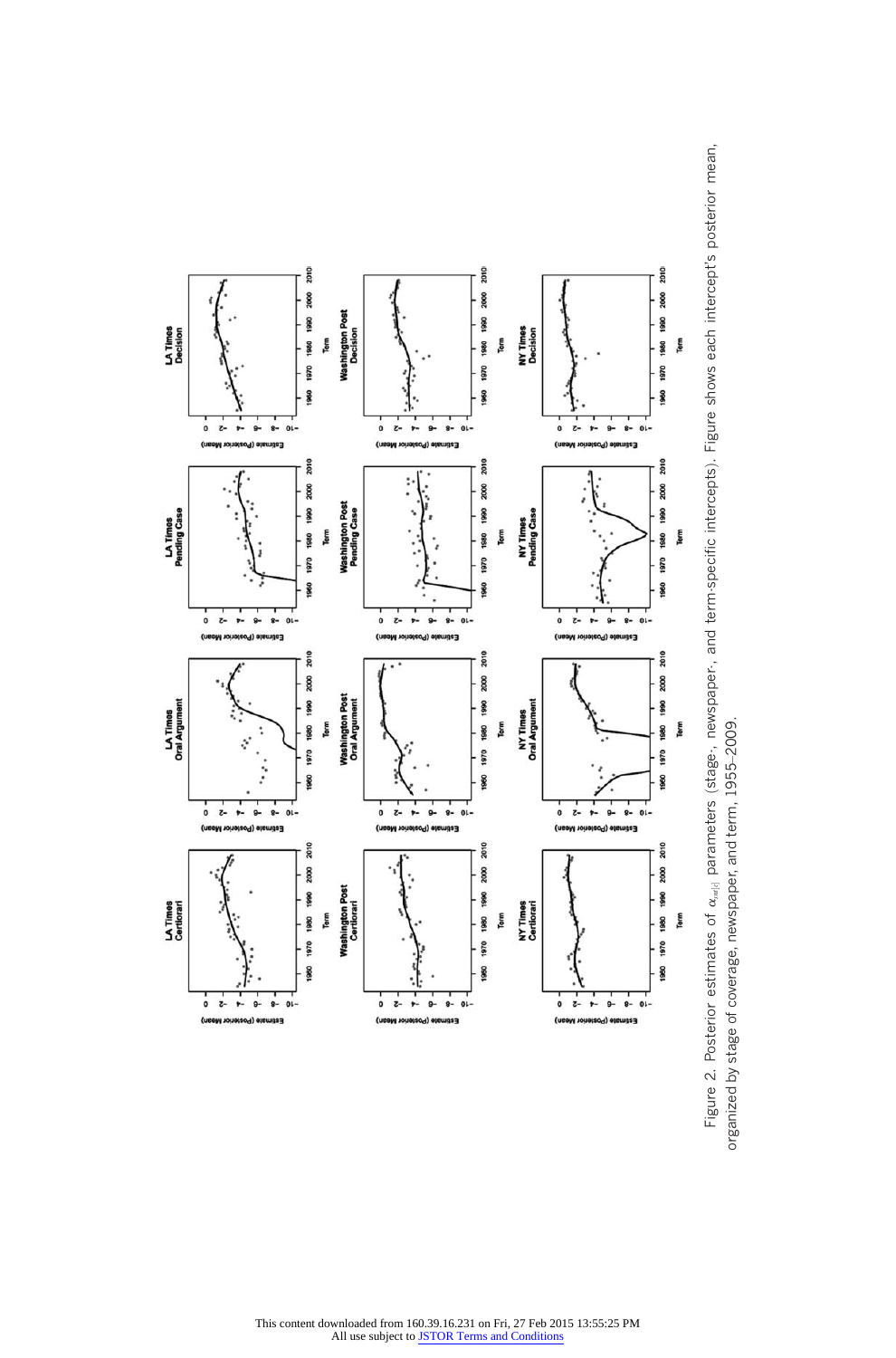### Measuring the Political Salience of Supreme Court Cases | 51



Figure 3. Posterior estimates of  $\beta_m$  parameters (stage- and newspaper-specific discrimination parameters). Figure shows the posterior estimate (mean) for the discrimination parameter for each newspaper and each stage of coverage, with 95% high-density credible intervals.

dimension discriminates between coverage and no coverage at each stage in each newspaper. In other words, a discrimination parameter measures the extent to which changes in the latent dimension (our estimate of salience) are associated with changes in newspaper coverage. Perhaps most striking, the estimates suggest a different pattern of coverage across the three newspapers. For example, in the New York Times, latent salience discriminates most between cases covered during oral argument and those not covered during oral argument. The large discrimination parameters indicate that changes in latent salience are associated with large changes in the probability of coverage of oral argument. In the *Washington Post*, by contrast, latent salience discriminates least among cases whose oral arguments are covered. There is less variation from stage to stage in the LA Times than in the other two papers: our posterior estimates of the discrimination parameters indicate that changes in salience are associated with comparable changes in media coverage at all stages. Critically, though, in each instance, the discrimination parameter we estimate is both positive and substantively large, suggesting that the latent dimension we model can effectively parse among cases that are covered and not covered, at each stage.

## D. Results: Estimates of Salience

Figure 4 summarizes our posterior estimates of case salience. The left panel shows each case, ordered by our mean posterior estimate of  $\theta$  (the latent dimension); the black dots show the posterior mean and the gray area shows the 95% posterior credible interval. The right panel shows a kernel density smoother of all cases' posterior means. A number of patterns emerge. First, as we see in the left panel, most cases clump together at one end of the dimension; these are the cases that receive virtually no newspaper coverage. Because there is essentially no variation in the manifest variables for this large group of cases, our estimator places them all together on average but also is subject to a greater degree of uncertainty. As cases increasingly receive media coverage (at any stage), our posterior estimate moves them to the right, and the greater amount of information means that we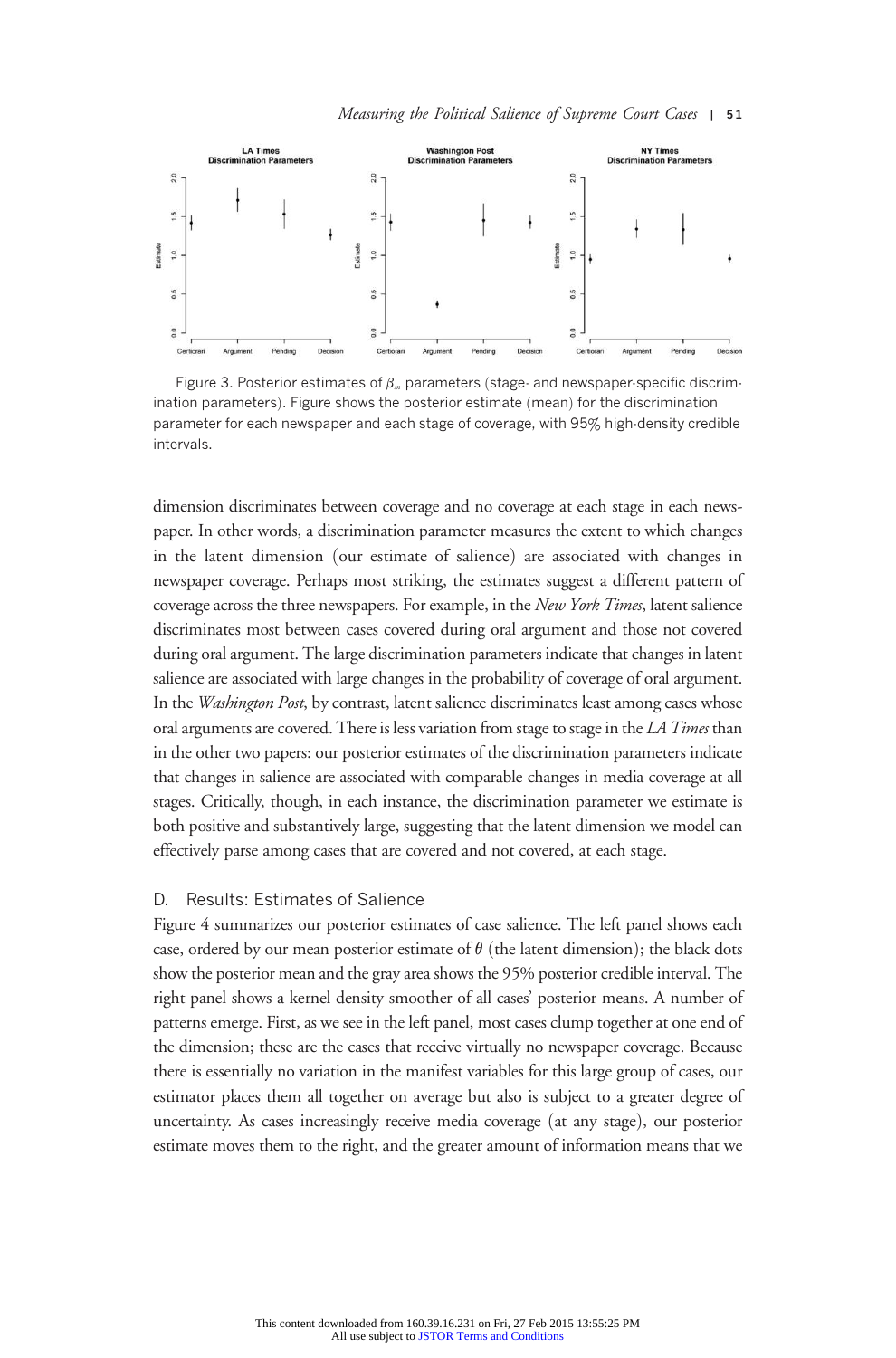

Figure 4. Posterior estimates of latent salience, all cases. Figure shows distribution of posterior estimates of latent salience. The left panel shows each case; the black dot shows the posterior mean and the gray bars show 95% high-density credible intervals. The right panel shows the kernel density plot of posterior means of all cases.

have more certainty in our posterior estimate. At the far right—the cases that receive the most media coverage—we have the least uncertainty, owing to the greatest amount of distinction from the bulk of cases.

The right-hand panel in figure 4 shows the distribution of all posterior means. The pattern we see here has a few important features. First, it is bimodal: there is a large group of cases that receive no media attention (the hump at the far left), and there is another, smaller group of cases that receive more media attention (the hump at the right). Second, among those cases in the latter category, there is considerable variation in their latent propensity to be covered by the media. There is more spread within that group than the less salient group, and there is a longer tail to the right, reflecting a finding that some cases have a very high propensity to be covered by the media.<sup>10</sup>

What is more, the rank orderings make qualitative sense.<sup>11</sup> The case with the highest location on the latent dimension is Regents v. Bakke, one of the most high-profile affirmative-action cases in history. In addition, many of the most well-known cases in the Court's constitutional doctrine are at the high end of our dimension. We illustrate a few of these in the left-hand panel of figure 4. Miranda v. Arizona, which established the well-known "Miranda" rights, is the fifth-highest case on our dimension, far out in the tail. Our high estimate of this case is due to extensive coverage of the decision. The LA Times, Washington Post, and New York Times ran four, five and 19 stories about the

<sup>10.</sup> The lack of smoothness in the decline is likely due to the discrete staging of our story-count variables.

<sup>11.</sup> Here we discuss only selected cases. The appendix includes the top 20 cases and accompanying salience estimates.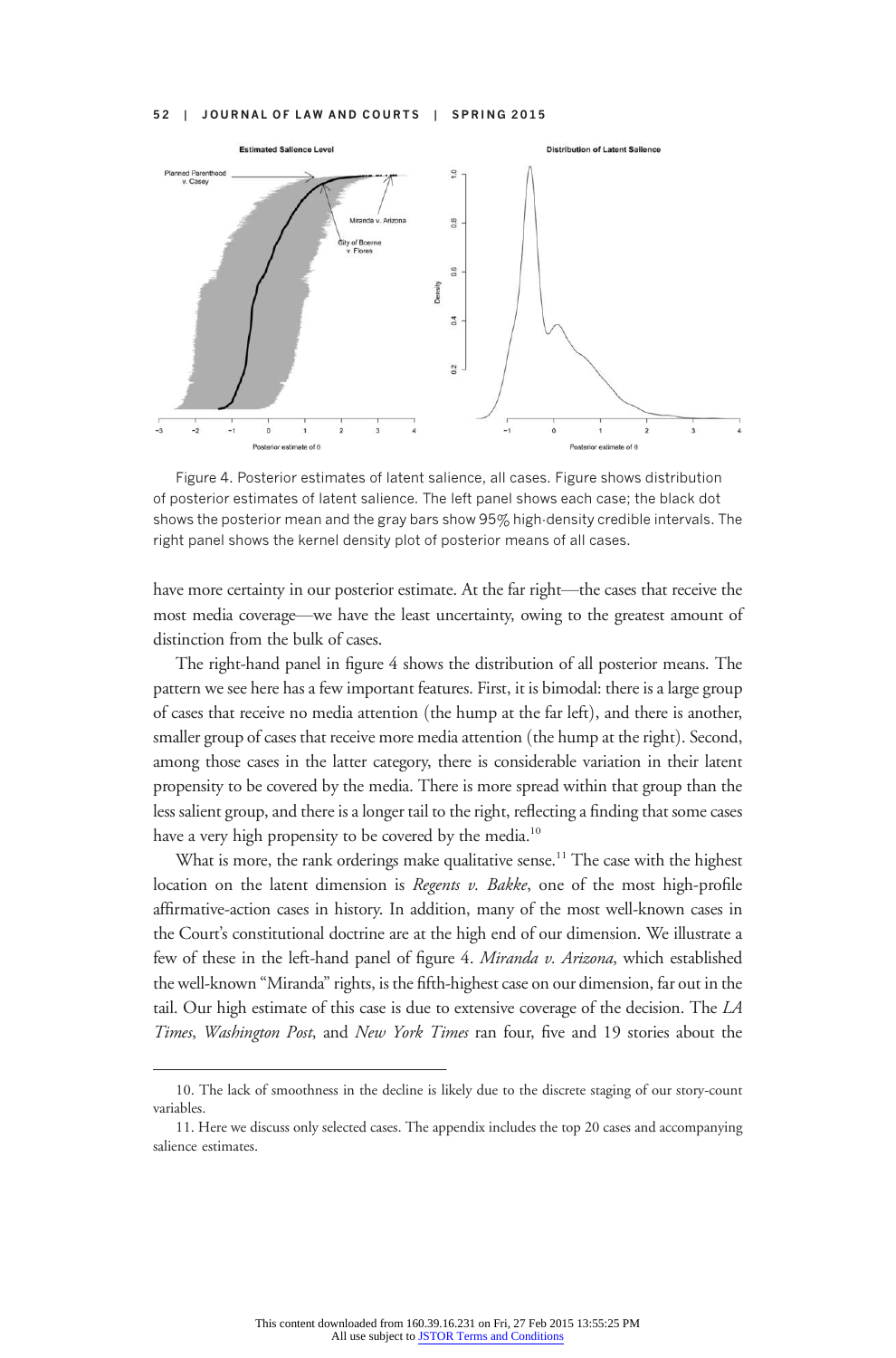decision, respectively. Further down the scale we find Planned Parenthood v. Casey, which reaffirmed the primary right to abortion held in Roe v. Wade but established a new framework for evaluating restrictions on that right. That case was covered in all three papers at all four stages, including three stories about certiorari in both the LA Times and the Washington Post. Indeed, much of that coverage was primarily driven, we suspect, not by the fact that Casey modified the rule from Roe but instead because it was such a politically salient case to which many people were paying attention. As these examples suggest, we identify a latent dimension that is affected by both the range of coverage (at what stage a case is reported) and the extent of coverage (how much attention the case receives at any given stage).

We now turn from a description of the estimated latent dimension to substantive interpretation. We have shown that we can estimate a latent dimension that captures systematic variation in media coverage. However, we have yet to show that this dimension corresponds to salience as we have conceptualized it, other than the discussion of individual cases above, which suggests support for our interpretation. Figure 5 compares our estimates of the latent dimension to other indices that have been used in the literature as proxies for salience, providing evidence of convergent and discriminant validity  $Q$ uinn et al. 2010). The first two panels in the top row compare our latent dimension with expert-generated lists of important cases. The top-left panel compares our dimension to the Oxford list of significant cases; the top-center panel compares it to the Legal Information Institute's list of significant cases. In both of these panels we see a sharp correlation. Cases at one end of our dimension are almost never on either list, whereas cases on the other end of our dimension are very often on one (or both) of these lists. In other words, our measure, which is a summary of media coverage, is highly correlated with expert lists of significant Supreme Court cases. Importantly, this need not be so; the expert lists could be measuring something different than what motivates the media to cover the cases. At the very least, we might expect that the expert lists are primarily retrospective in nature, whereas media coverage is contemporaneous in nature. Our analysis suggests that there is a common underlying trait that attracts the attention of both the media and the experts; we believe that this is salience.

In the next two panels of the top row, we compare our measure against other mediabased measures of salience: the Epstein and Segal measure of salience based on New York Times coverage of the decision and the Cooper and Collins measure of salience based on coverage by multiple newspapers. As these panels make clear, there is also a positive relationship between our measure and the other measures of salience based on media coverage. Of course, the media indicators are one component of our measure, so we should expect there to be a strong correlation, which we find. Our measure, however, adds important additional information by virtue of incorporating coverage at multiple stages. It follows that there are notable points of discrepancy between our measure and theirs. Consider a few illustrations. The case Regan v. Wald upheld, by a vote of  $5-4$ , restrictions on US travel to Cuba; the case was particularly salient at the time given the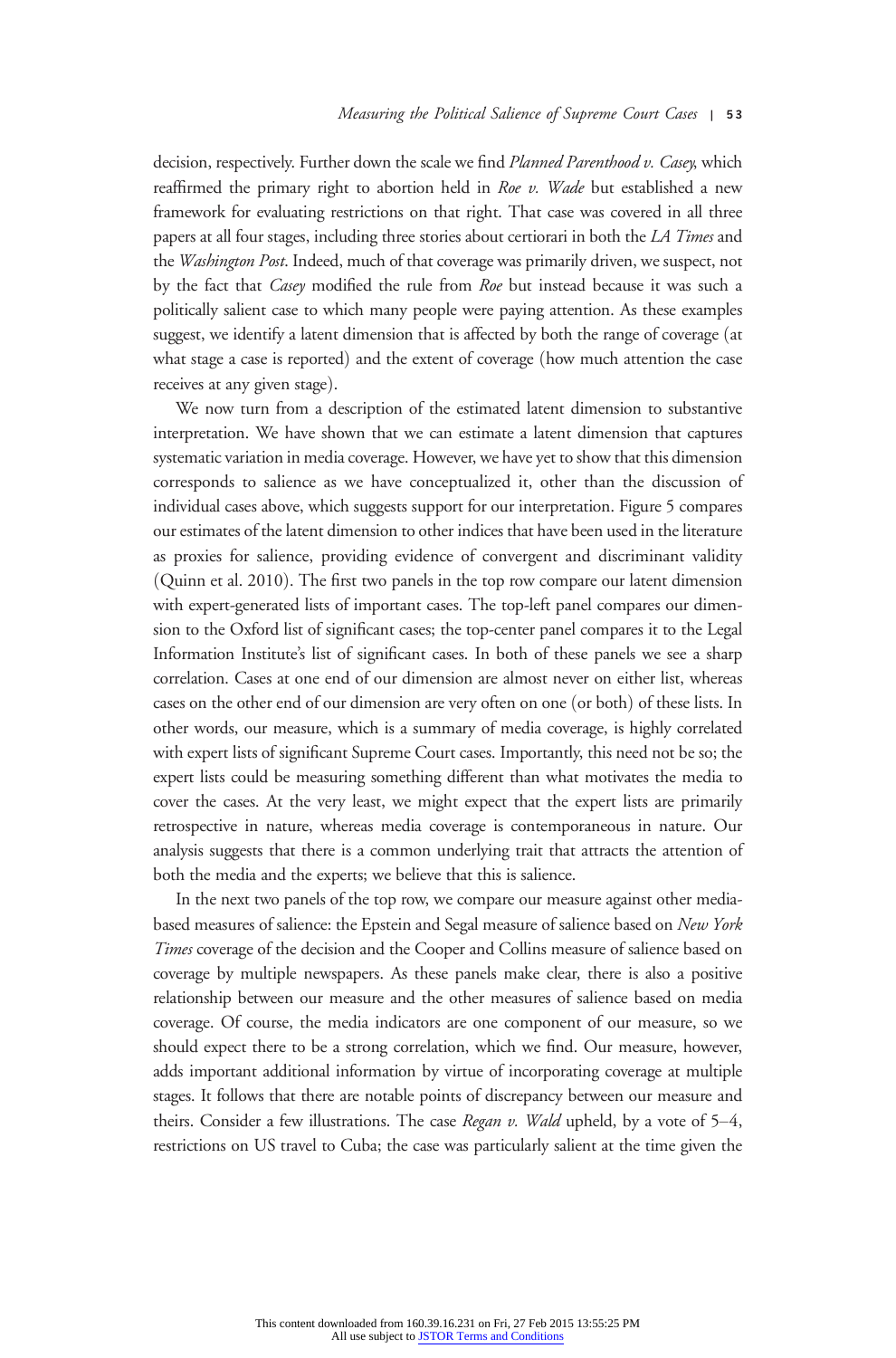

other measures of case salience. The top row compares our measure against lists of salience based on the decision—expert lists of important cases and —expert lists of important cases and media-based measures of salience. The bottom row compares our measure with indices based on features of the case, including amicus participation, media-based measures of salience. The bottom row compares our measure with indices based on features of the case, including amicus participation, Figure 5. Interpretation of latent dimension. Figure compares the posterior estimate (mean) of latent dimension location for each case against Figure 5. Interpretation of latent dimension. Figure compares the posterior estimate (mean) of latent dimension location for each case against other measures of case salience. The top row compares our measure against lists of salience based on the decision citations in the opinion, and questions asked during oral argument. citations in the opinion, and questions asked during oral argument.

This content downloaded from 160.39.16.231 on Fri, 27 Feb 2015 13:55:25 PM All use subject to [JSTOR Terms and Conditions](http://www.jstor.org/page/info/about/policies/terms.jsp)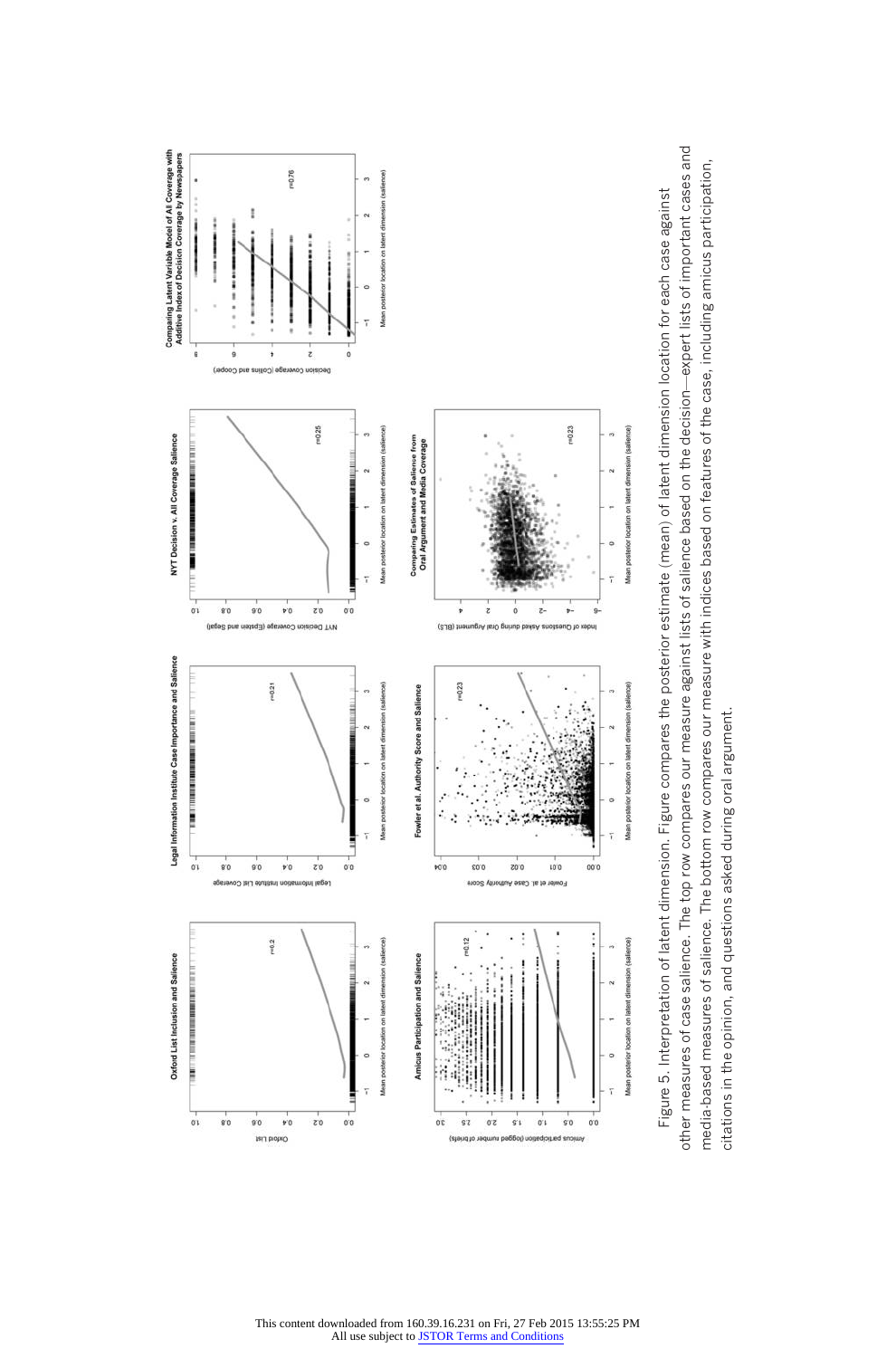subject, but it does not appear on the Epstein and Segal list. By contrast, Duquesne Light Co. v. Barasch is a case in which the Supreme Court upheld a decision of the Pennsylvania Supreme Court as to rate setting by Pennsylvania electric utilities. While potentially important, it certainly does not rise to the level of what one might call politically salient.

In the bottom row, we compare our measure against other measures of salience based more on features of the case. We find at most very weak correlations.

Taken together, these results all suggest that our model yields estimates that are facially valid indicators of a case's salience. In addition, the estimates rank the cases in a sensible way, as we find that significant, landmark cases are generally at one end of our latent dimension, whereas more minor cases are at the other end of our dimension. Obviously, given our arguments throughout, we do not think that similarities to other scores validate ours nor that dissimilarities invalidate them. Rather, we show sufficient similarity to the more similar measures and such differences as one would expect from others given our arguments such that, given our theoretical arguments and examples, readers should see that our method is believable and improves on existing measures.

#### E. Modeling Choices

As noted above, we make a number of modeling choices that have the potential to affect our estimates. Here, we investigate the consequences of two choices in particular: the use of the count of stories rather than an indicator for whether a case is covered and the inclusion of postdecision coverage. With respect to the former, one might worry that some cases receive extensive coverage for reasons unrelated to their salience, thus artificially inflating their estimated salience relative to what one would estimate if we treat any level of coverage the same. To address this concern, we transform our counts of stories at each stage to simple indicators for whether there is any coverage and reestimate our model using a probit specification rather than a Poisson specification. The left-hand panel of figure 6 compares the estimates from the probit and Poisson specifications. As this figure makes clear, there is no systematic difference between the two estimates, suggesting that the choice of counts of stories as opposed to indicators for any coverage at all does not affect the inferences we draw.

With respect to the second issue, whether the inclusion of postdecision coverage affects our estimates, we again reestimate our model, but including only the first three stages of coverage and excluding decision coverage. The right-hand panel of figure 6 compares these two sets of estimates. Generally, there is little difference between the two models. The notable exception is that there are some cases (toward the bottom of the plot) that are estimated to be of high salience when we include postdecision coverage and are estimated to be of low salience when we exclude postdecision coverage. These are the "surprise" cases—ones that attracted relatively little media attention before the decision but then attracted much attention after the decision. As noted above, some research questions are particularly concerned with either ex ante salience's effect on decision making or the effect of decision making on a case's salience. The discrepancy between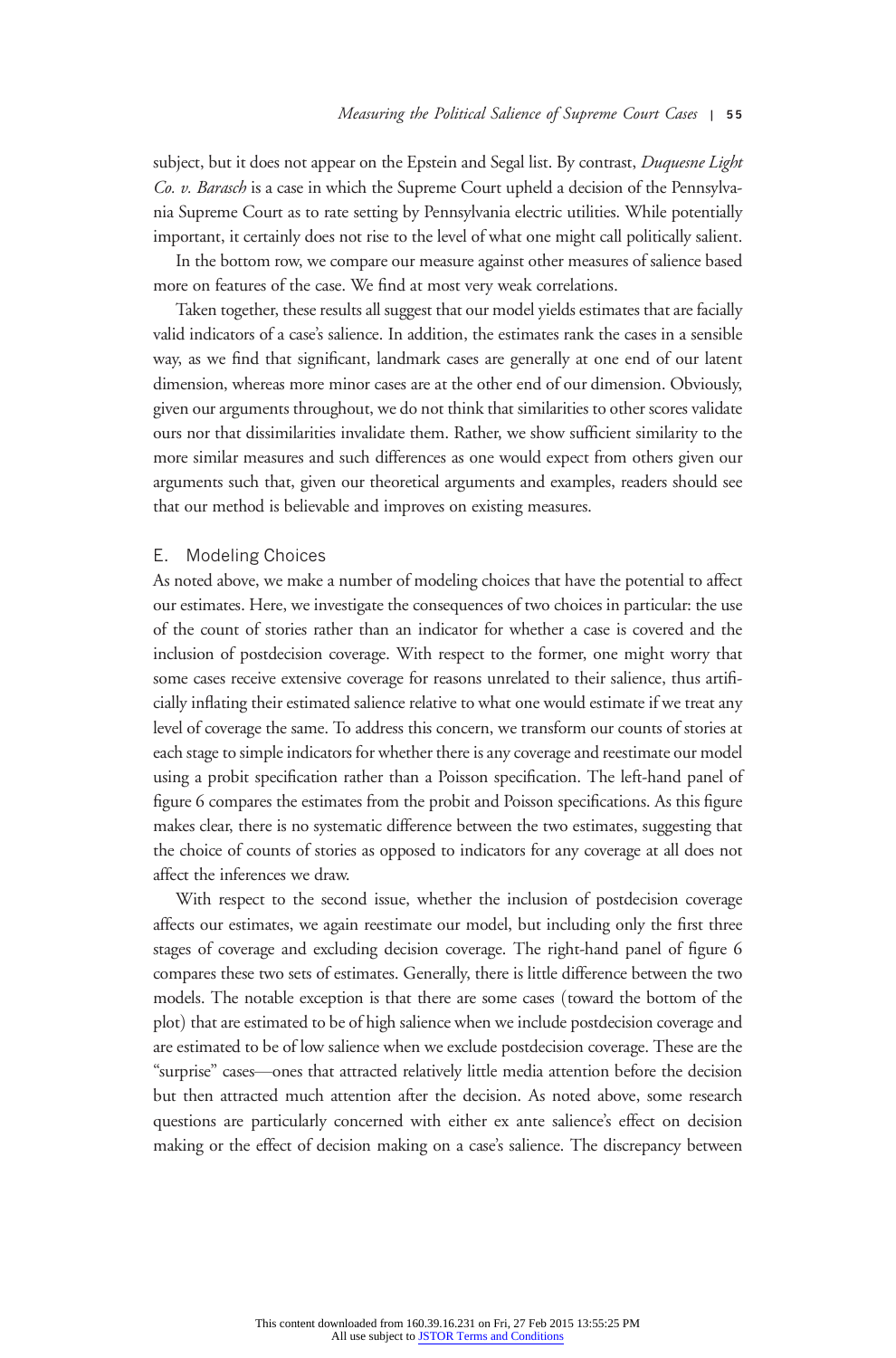

Figure 6. Effects of modeling choices. This compares two different models against the main model. The left-hand panel compares estimates from a probit model in which we employ an indicator for coverage at each stage rather than a count of the number of stories at each stage. The right-hand panel compares estimates from a model that excludes coverage of a case's decision against the model that includes coverage at all four stages.

these estimates highlights the consequences of relying on postdecision salience for inference in those contexts.

What explains these "surprise" cases? One contribution of our approach is to take seriously the causal chronology; such an approach is warranted in part because characteristics of the decisions themselves may lead to additional media coverage. To see this, we estimate a linear regression, predicting salience estimated with decision coverage as a function of predecision salience and a host of decisional characteristics that may be theoretically linked with coverage of the Court's decision. The results appear in table 2. As would be expected, and as we discuss above, predecision salience is highly correlated with decision salience: the coefficient is almost exactly 1. Other characteristics of the decision, however, correlate with latent salience including decision coverage. After we

| Coverage Ferrous including Decision Coverage |               |  |  |  |
|----------------------------------------------|---------------|--|--|--|
| Variable                                     | Estimate (SE) |  |  |  |
| Early salience                               | $.95*(<.01)$  |  |  |  |
| Majority votes                               | $-.03*(<.01)$ |  |  |  |
| Precedent alteration                         | $.22*(.03)$   |  |  |  |
| Declaration of unconstitutionality           | $.05*(.02)$   |  |  |  |
| Case dismissed                               | $-.05*(.02)$  |  |  |  |
| Intercent                                    | $.24*(< 01)$  |  |  |  |

Table 2. Linear Regression Model of Latent Salience (All Media Coverage Periods Including Decision Coverage)

Note.— Fixed effects for issue area and term were included but are not reported above.  $N = 7,028$ .

 $.24*$   $(<.01)$ 

 $*$   $p < .05$  (one-tailed).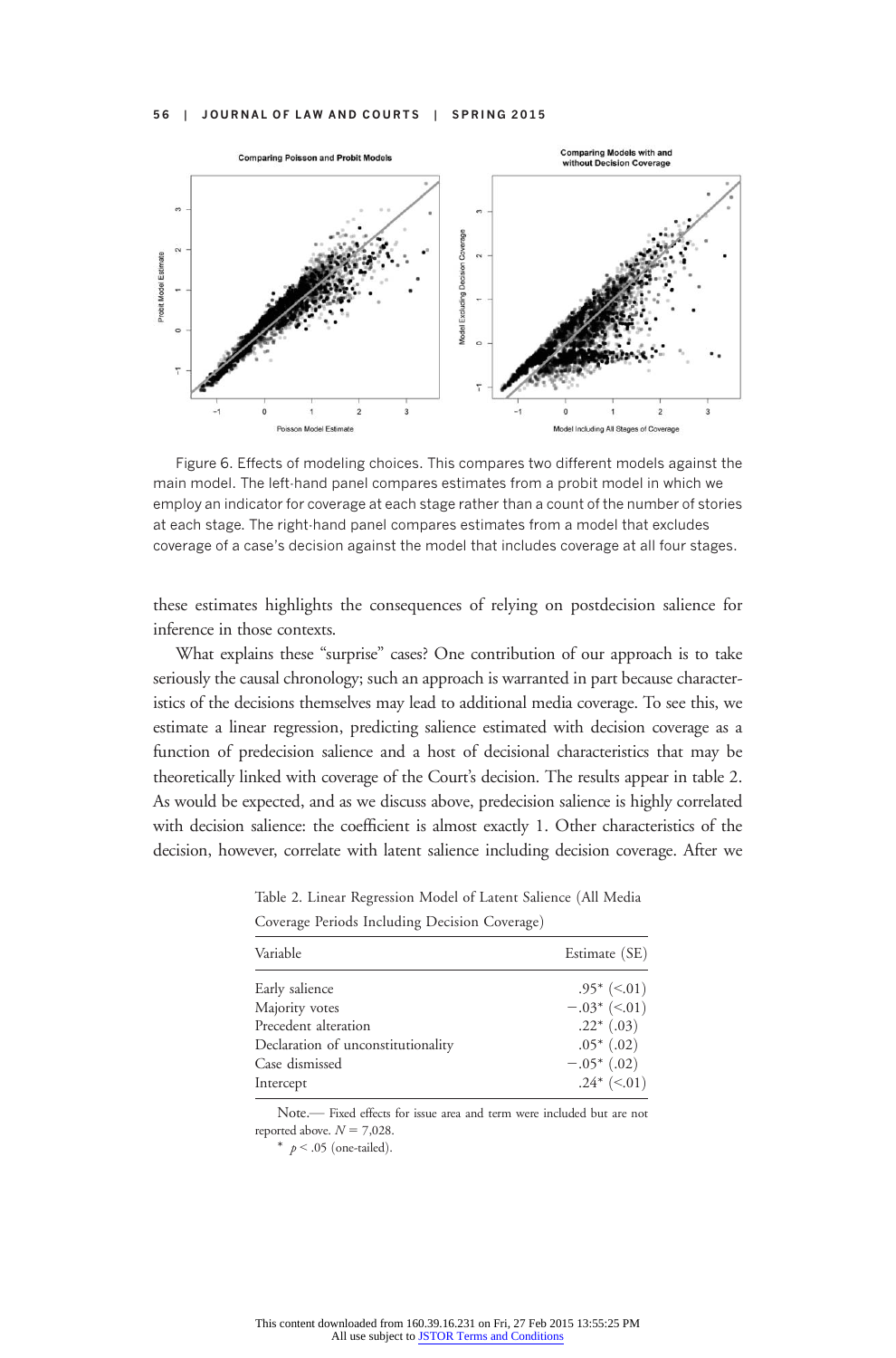account for predecision salience, less divisive decisions (measured as the number of majority votes) are correlated with less coverage, while formal alterations of Supreme Court precedent or declarations of unconstitutionality both lead to increased coverage. While additional work is certainly warranted on these dynamics, the results provide important corroborative evidence suggesting the need for careful consideration in research implicating salience.

Fortunately, our model is flexible and extensible to a variety of settings and allows one to use estimates that rely on any combination of coverage types, and we include each set of estimates described here in our data release. We now turn to an application of these estimates, as we replicate a pair of studies in the existing literature that have used the Epstein and Segal (2000) indicators.

#### IV. APPLICATIONS

In this section, we compare the results of two existing studies with replications in which we have replaced the authors' measures of salience—an approach based on postdecision media coverage and an approach based on Black, Sorenson, and Johnson's (2013) oral argument measure—with our measure of salience. It is important to note at the outset that the subject of interest is not salience in either of these studies; instead, the widely acknowledged influence of salience across subject matters led the researchers to include measures as control variables in their analyses. These analyses, then, provide an insight into the continued differences in salience measurement strategies and the potential improvement for researchers offered by our measure of latent salience. Of course, the goal cannot simply be to replicate existing findings or match an existing measure. If one trusts the original salience measures enough to trust all findings or if the new measure matches the old, we would not need a new measure. We offer replications to show that our findings are not so dissimilar as to cause doubt while also documenting the attainable improvements for studies using what we see as an improved measure.

#### A. Wohlfarth and the Tenth Justice

Often regarded as the "tenth justice" of the Supreme Court, the solicitor general is a frequent—and frequently successful—repeat player before the Court. Whether owing to the quality of their legal arguments (Caldeira and Wright 1988; Segal 1988; McGuire 1998) or the compatibility of their ideological interests with those of the justices (Segal and Spaeth 2002; Bailey et al. 2005), solicitor generals have historically been remarkably successful before the Court and have therefore attracted much scholarly attention. Wohlfarth (2009) has argued the the increasing politicization of the solicitor general's office may decrease its influence.12 Specifically, he argues that "the probability of the

<sup>12.</sup> Politicization is defined as follows: "a solicitor general who politicizes the office acts as a forceful advocate for executive policy at the expense of assisting the Court" (Wohlfarth 2009, 226).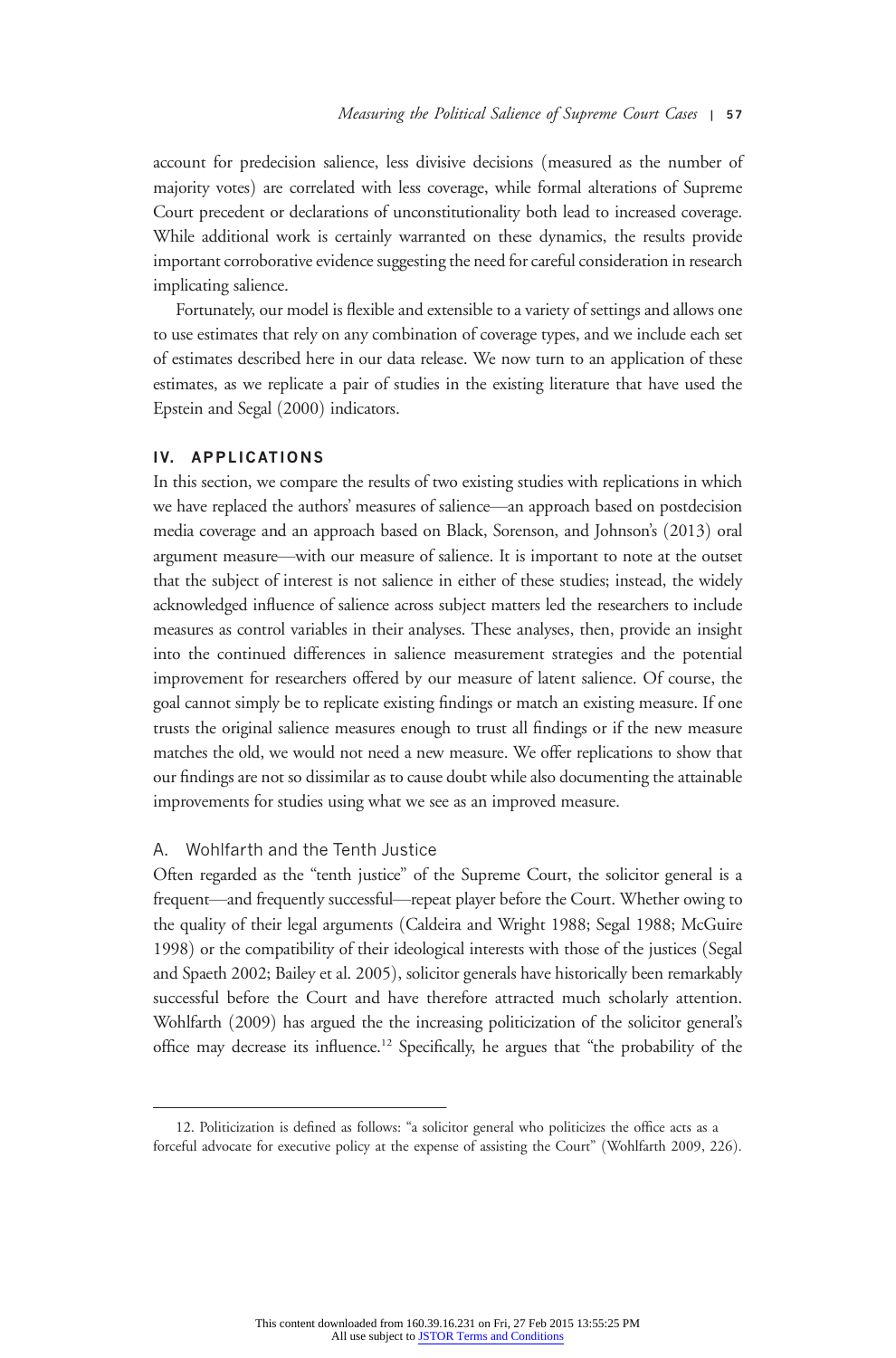Court supporting the S.G.'s position on the merits should decrease as the office becomes more politicized" (227).

Wohlfarth shows evidence for his hypothesis by analyzing all civil rights and civil liberties cases for which the solicitor general's office voluntarily filed an amicus curiae brief during Supreme Court terms 1961–2003. In the analyses, the dependent variable is a dichotomous indicator of whether the Court's decision reflected the position the solicitor general advocated. Building on Maltzman et al. (2000), Wohlfarth (2009) hypothesizes that the solicitor general's preferences will prevail less often in salient cases because of the "more distinguished preferences" of the justices in the Court's most important cases. As a result, the analyses include variables accounting for both legal and political salience. Legal salience is a dichotomous variable, with one indicating that the Court declared a law unconstitutional or formally altered precedent. Political salience is also a dichotomous measure, with one indicating that the case appeared on either of the New York Times or Congressional Quarterly lists. For both legal and political salience, Wohlfarth hypothesizes a negative relationship with the solicitor general's probability of success on the merits as amicus curiae.

In line with Wohlfarth's measure, which is based on postdecision coverage, we employ our measure of latent salience estimated from all media coverage periods, including the decision. Yet, as discussed above, it is potentially problematic to utilize postdecision measures of salience when examining dynamics related to the decisional outcome. For instance, in this research application, decisions may be more likely to be identified as salient if the Court rules against the preferences of the government. We would observe a negative relationship, as Wohlfarth does, but without any causal influence from salience on the likelihood of the Court ruling against the solicitor general. Therefore, we also estimated a model using our measure of latent salience based only on predecision coverage.

The results of our comparison appear in table 3. Note that there is no significant change in the effects, or the magnitude of effects, for nonsalience variables in the estimation with our latent measure of salience. Therefore, the core substantive conclusions of the research remain the same when substituting our measures of salience into the analyses. However, while the estimated coefficients associated with our measures are negative, as in Wohlfarth's original analysis, they are substantively smaller (even after accounting for the difference in scales) and not statistically distinguishable from zero. Our measures of latent salience offer a more fine-grained representation of the salience of the individual court cases and, in the case of the predecision measure, a measure without the problematic dynamics of posttreatment bias. In this analysis, that additional detail is enough to shift the substantive conclusion of the article on the influence of political salience on the solicitor general's probability of success.

#### B. Corley, Collins, and Calvin's Opinion Content

In addition to delineating the law, the language of judicial opinions offers important insights into the state of legal rules, hierarchical and intracourt dynamics, and a host of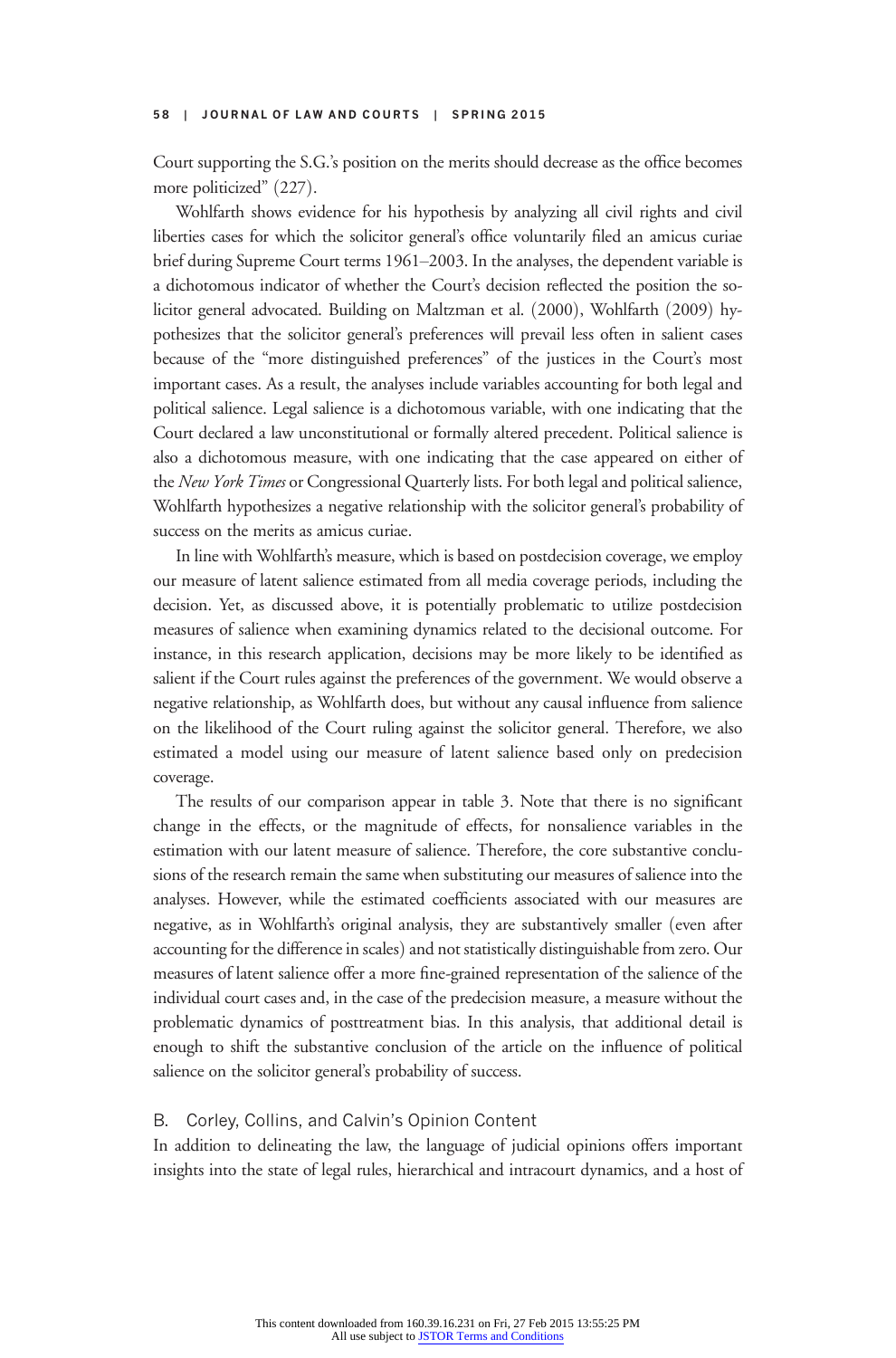|                                  |                 |                 | Latent Salience |
|----------------------------------|-----------------|-----------------|-----------------|
|                                  | Wohlfarth       | All Coverage    | Predecision     |
| Predictor:                       |                 |                 |                 |
| Solicitor general politicization | $-1.93$ * (.78) | $-2.02*(.78)$   | $-2.01$ * (.76) |
| Ideological controls:            |                 |                 |                 |
| Democratic president             | .48(.30)        | .31(.24)        | .30(.21)        |
| Median justice ideology          | $1.36*(0.35)$   | $1.19*(0.32)$   | $1.19*(.32)$    |
| Interaction                      | $-2.67*(0.48)$  | $-2.39*(0.42)$  | $-2.37*(0.41)$  |
| Case controls:                   |                 |                 |                 |
| Contradiction                    | $-.03$ $(.19)$  | .02(.20)        | .03(.21)        |
| Legal salience                   | $-.53(.43)$     | $-.62(.41)$     | $-.65(.40)$     |
| Political salience               | $-.58*(.35)$    | $-.22(.18)$     | $-.22(.17)$     |
| Petitioner                       | $-1.35$ * (.21) | $-1.33$ * (.22) | $-1.33$ * (.22) |
| Constitutional case              | $.78*(.17)$     | $.76*(.18)$     | $.77*(.19)$     |
| Solicitor general controls:      |                 |                 |                 |
| Solicitor general tenure         | .03(.09)        | .04(.10)        | .04(.10)        |
| Solicitor general fired          | $-.67*(.26)$    | $-.57$ * (.25)  | $-.56*(.25)$    |
| Constant                         | $2.18*(.57)$    | $2.22^*$ (.58)  | $2.18*(.56)$    |
| Log likelihood                   | $-209.8$        | $-211.1$        | $-211.0$        |
| Proportion correctly predicted   | .765            | .765            | .762            |
| Proportional reduction in error  | .15             | .15             | .14             |

Table 3. Replication of Wohlfarth (2009), Model 1

Note.—Logit estimates are reported with robust clustered standard errors in parentheses.  $N = 411$ . For each model, the dependent variable is a dichotomous variable indicating whether the solicitor general's position prevailed in the case.  $p < .05$  (one-tailed), per the original.

other concerns with implications for social scientists and legal scholars. It is therefore unsurprising that the language has increasingly been the subject of empirical research (e.g., Corley 2008; Owens and Wedeking 2011) revealing important influences both on and from the content of judicial opinions. In this vein, one particularly noteworthy recent work by Corley, Collins, and Calvin (2011) found evidence that the justices on the US Supreme Court incorporate significant percentages of lower federal court opinion language into their opinions as a means of crafting "more effective law and policy" (42).

In light of the importance of salience across research questions and building on the Maltzman et al. (2000) suggestion that justices take additional care to craft their opinions when cases are more important, Corley et al. also hypothesize that "in salient cases, the justices might expend more time and energy shaping the content of the majority opinion than in relatively trivial disputes"  $(2011, 39)$ . Owing to the nature of their research question, Corley et al. rightly avoid using measures of salience based on the decision of the Court, avoiding potential posttreatment biases. Rather, in order to capture the preopinion salience of the case, they follow the measurement strategy proposed by Black, Sorenson, and Johnson (2013). More specifically, they measure salience for each case by computing term-specific *z*-scores of the number of questions asked during oral argument. Because we can estimate latent salience prior to the decision, this replication offers an optimal setting for directly comparing the Black, Sorenson, and Johnson approach with our predecision measure of salience.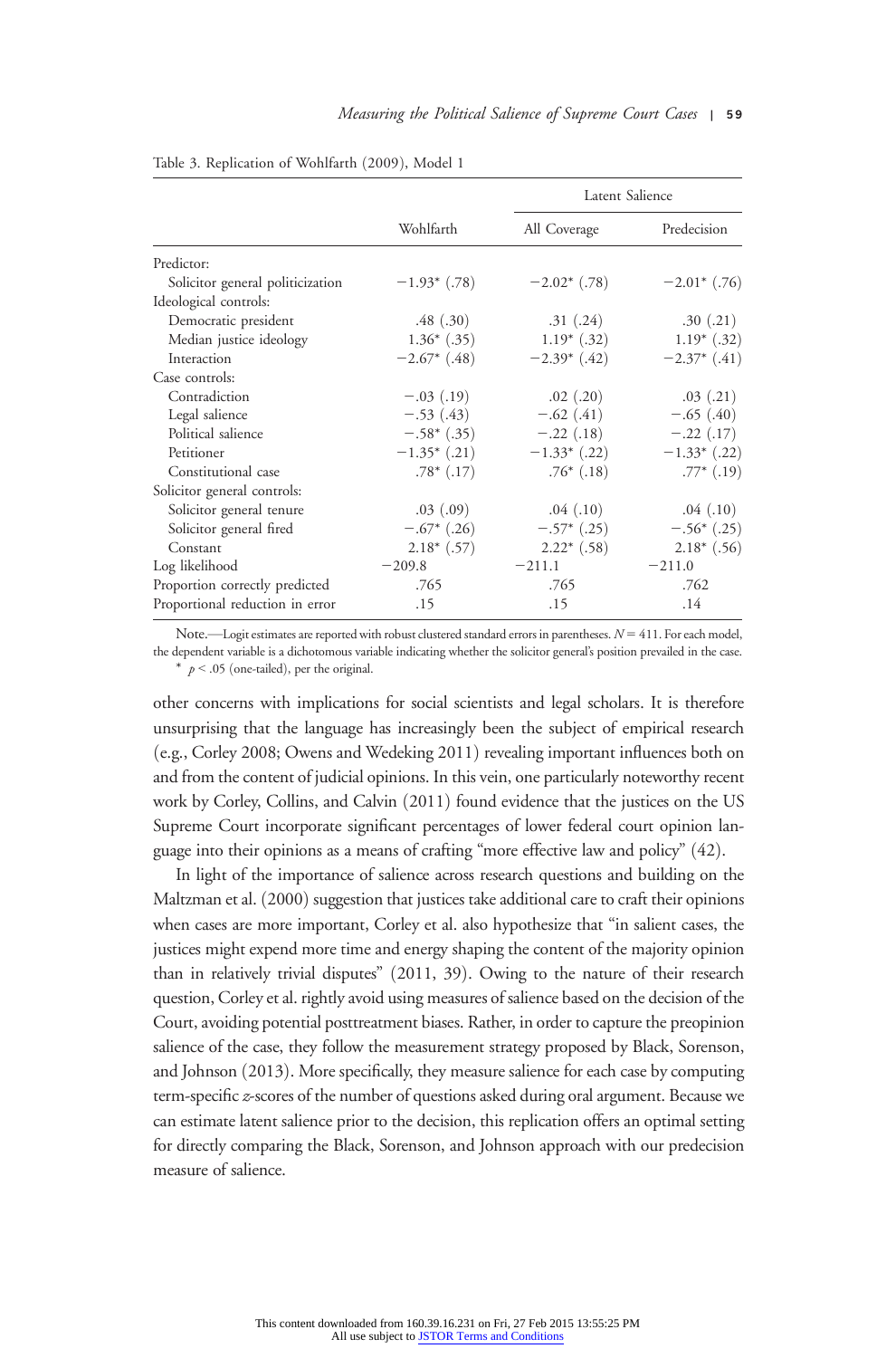|                            | Corley et al.    | Predecision Salience |
|----------------------------|------------------|----------------------|
| Judicial prestige          | $.84*(.45)$      | $.76*(.46)$          |
| Published opinion          | $2.24***$ (.55)  | $2.35***$ (.56)      |
| Court of appeals opinion   | $3.24***$ (.49)  | $3.40***$ (.52)      |
| District court opinion     | $1.56**$ (.57)   | $1.72**$ (.58)       |
| Ideological distance       | $-.58(.72)$      | $-.87(.70)$          |
| Opinion length             | $.12***$ $(.04)$ | $.08***$ $(.03)$     |
| Salience (questions asked) | $-.60**(.23)$    | $\cdots$             |
| Salience (latent)          | $\cdots$         | .22(.26)             |
| % from petitioner brief    | $.11*(.05)$      | $.12***$ $(.05)$     |
| % from respondent brief    | $.19***$ $(.04)$ | $.20***$ (.05)       |
| End of term                | $.01^*$ (<.01)   | $.01^*$ (<.01)       |
| Intercept                  | $-5.49**$ (1.93) | $-5.59**$ (1.98)     |

Table 4. Comparison of Results from Corley, Collins, and Calvin (2011) with Different Measures of Salience

Note.—Clustered standard errors are in parentheses.  $N = 345$ . For each model, the dependent variable is the percentage of language the Supreme Court opinion borrowed from a lower-court opinion, as measured by Corley et al.  $(2011)$ 

\*  $p < .05$  (one-tailed per the original).

 $p \leq .01$  (one-tailed per the original).

\*\*\*  $p < .001$  (one-tailed per the original).

In table 4, we present the Corley et al. results, as well as results from a reestimation of the model substituting our measure. Note first that all non-salience-related findings persist across models; while magnitudes vary slightly, the substantive results remain consistent. Importantly though, our measure suggests, contrary to Corley et al., that salience is unrelated to the extent to which opinion authors borrow language from lowercourt opinions.13 These results lend themselves to two possible interpretations. Salience may be better identified as a function of the number of questions asked rather than as a function of media coverage, or the number of questions asked may capture a variety of factors and considerations beyond salience that relate to the dependent variable, yielding a misleading result.

The data suggest it to be the latter. We can begin by looking at the face validity of the two measures as reflected in their rankings of salience. Both the standardized number of questions and latent salience rank McConnell v. FEC as the most salient case during the period under study. After this, though, the measures diverge significantly. Measuring salience as the standardized number of questions identifies  $Baldwin$  v. Reese—a case on what constitutes "fairly presented" Sixth Amendment counsel claims in state courts, on which the Court ultimately voted 8–1—as the second-most salient case to the justices and National Park Hospitality Association v. Department of the Interior—a case dealing with concessions contracts in the national parks that the Court decided by a vote of 7–2 in

<sup>13.</sup> As an additional check, we also estimated the model utilizing the postdecision New York Times measure. Consistent with our predecision model, the New York Times model did not suggest a relationship between salience and the extent of material adopted from lower-court opinions.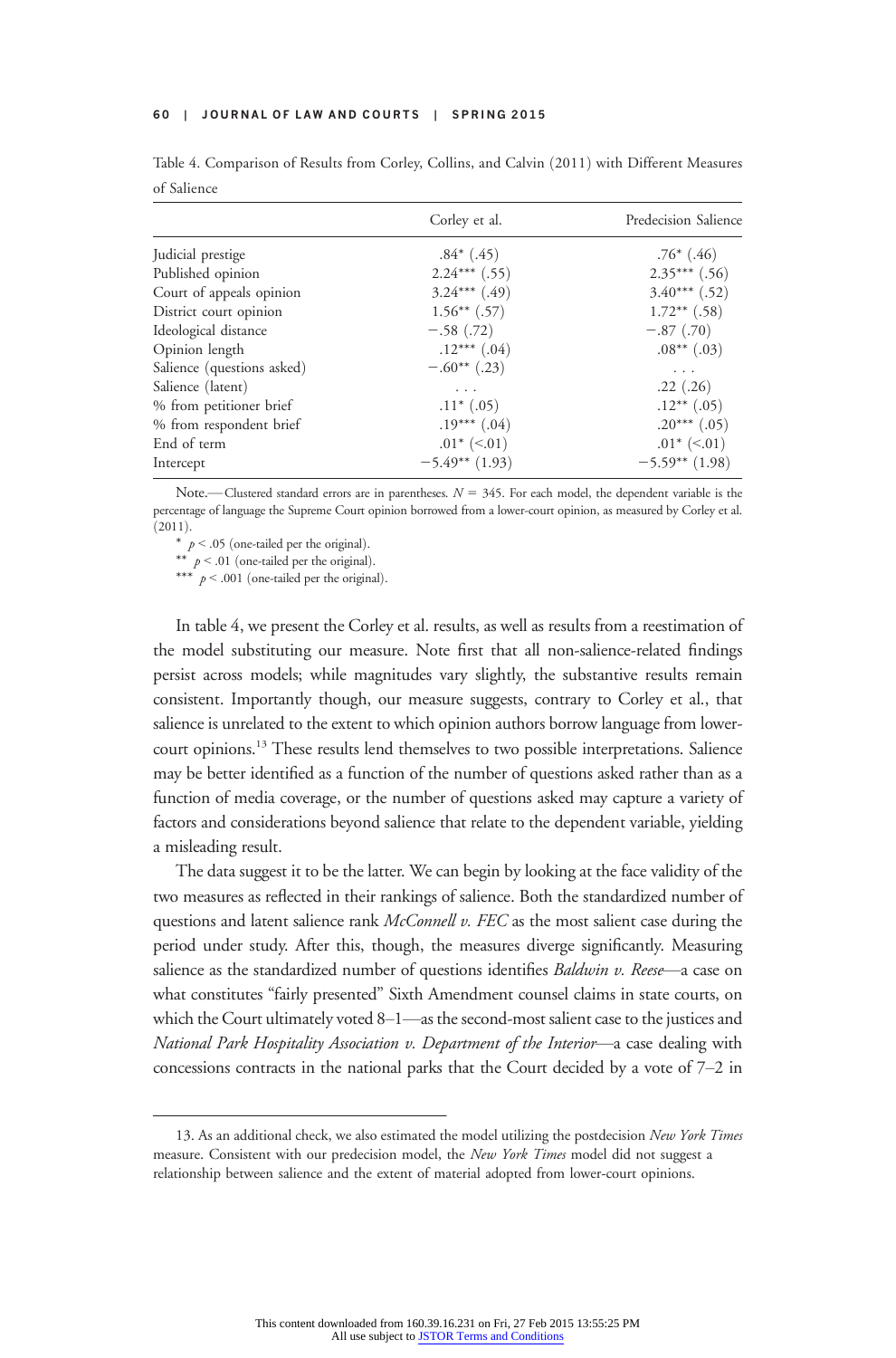favor of the government—as the third-most salient case. By contrast, our latent salience measure using only predecision coverage identifies Rasul v. Bush-the landmark case dealing with the rights of prisoners at Guantanamo Bay, decided by a 6–3 vote—as the second-most salient case during the period and Grutter v. Bollinger—a landmark case dealing with affirmative-action admissions policies, ultimately decided by a 5–4 vote—the third-most salient.<sup>14</sup> While all cases before the Court are necessarily important, we do not believe it controversial to suggest that our rankings better reflect salience to the justices.

Further, as detailed above, there are theoretical reasons to suppose that the number of questions asked at oral argument, while perhaps relating to salience, more directly relates to a variety of case-specific considerations. For purposes of the Corley et al. analysis, for instance, the Supreme Court may emphasize different questions than a lower court would, or that litigants were considering, leading to the observed difference across models using the different measures. In other words, the standardized number of questions likely picks up on a number of different dynamics, including but not limited to case complexity, attorney quality, or the introduction of new issues (Black, Schutte, and Johnson 2013); these factors could in turn predict the extent to which the Court adopts language from lower-court opinions.

Across these two research applications, we find considerable improvement from our measure of salience. The flexibility of our measure allows us to estimate predecision salience, improving on other prominent media-based measures (Epstein and Segal 2000; Collins and Cooper 2011). Utilizing our new measure leads to a new conclusion on the influence of political salience on the likelihood of the Supreme Court siding with the solicitor general. We also examined a research application in which we can directly compare our measure with the primary alternative for predecision salience, Black, Sorenson, and Johnson's (2013) measure based on questions asked at oral argument. There again we arrived at substantively different conclusions regarding the influence of salience, a difference likely attributable to flaws in their measure. In neither case were the substantive conclusions of the papers on all other variables appreciably altered, while one can now confirm their findings with confidence that the problems noted above did not taint such conclusions.

#### V. CONC LUS ION

Issue salience is a topic that has captured the minds of theoretically and empirically oriented scholars of judicial politics. Its clear conceptualization and measurement, however, have proved elusive. In particular, if we are interested in knowing how the salience of a case affects predecision choices—such as opinion assignment or amicus participation then coverage of a case's decision alone, the current dominant method, risks posttreatment bias. Further, if we are interested in how the Court's decision—for example, the decision to grant certiorari or the political polarity of a decision—affects the salience of an issue,

<sup>14.</sup> For the sake of comparison, the standardized number of questions ranks Rasul v. Bush thirtyeighth and *Grutter v. Bollinger* thirty-seventh out of the 114 cases in the study.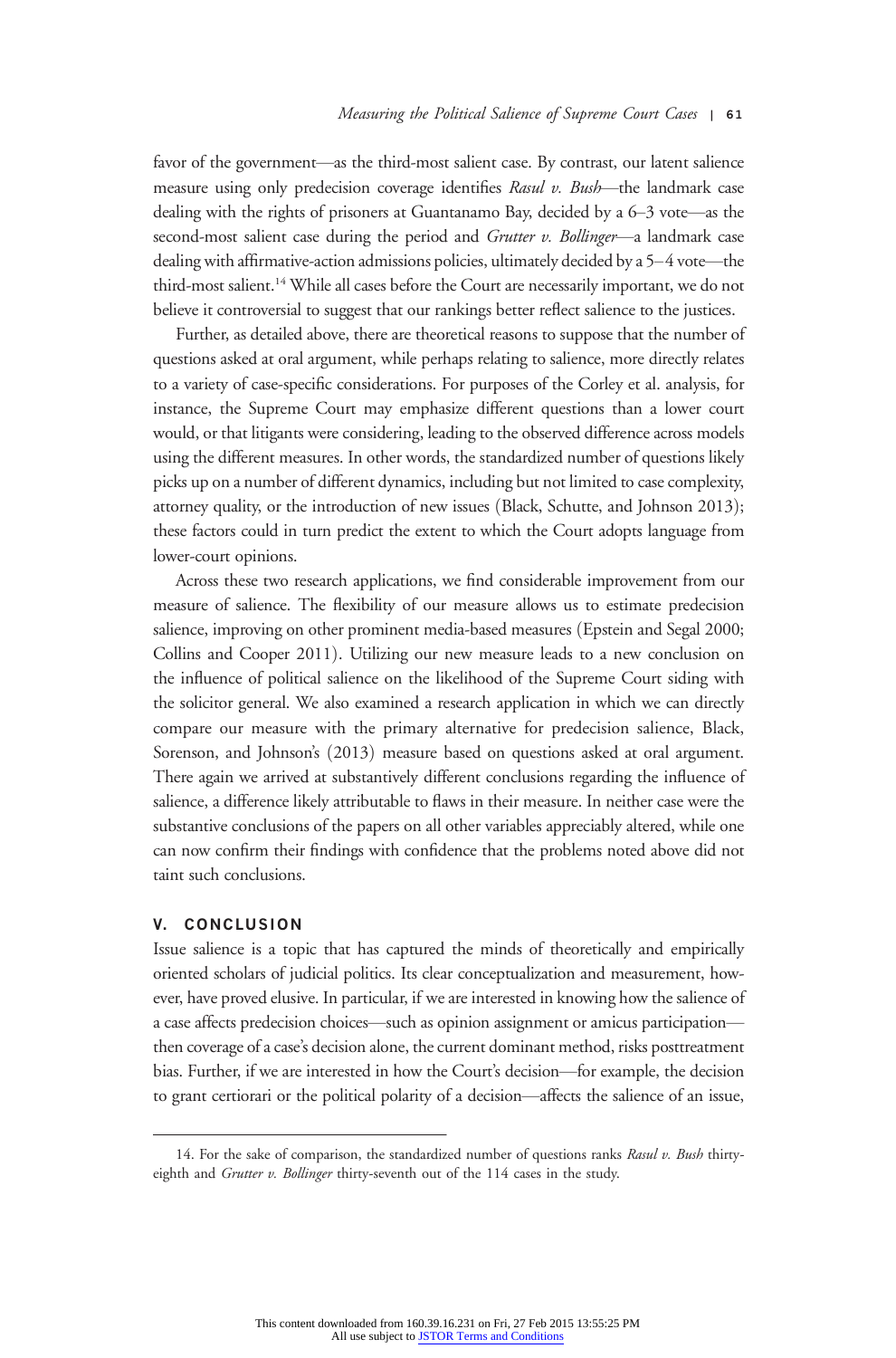then dominant measures introduce upward bias in our estimates, as we describe in table 1. Our measurement strategy offers an opportunity to retain the benefits of contemporaneous media coverage as an indicator of salience, while also avoiding some of the pitfalls and limitations embodied in the existing approach as well as alternatives.

By combining information about media coverage of Supreme Court cases from a variety of newspapers at different points in the cases' process through the Supreme Court, from the granting of certiorari all the way through the final decision, we are able to construct a measure that is a summary of the latent propensity to be covered by the media. Moreover, we are able to make use of a richer measure of media coverage, the number of stories, rather than dichotomous indicators of coverage. The latent trait we uncover has face validity as a measure of political salience and is well correlated with other indicators. What is more, our model is easily adaptable to a variety of theoretical settings. For example, one could explicitly exclude media coverage of the final decision if one wants to investigate the determinants of media coverage. Alternatively, one could supplement our model with additional indicators, such as questioning at oral argument (Black, Sorenson, and Johnson 2013), thought to be driven by the same latent salience characteristic as is media coverage.

With these data in hand, scholars will be able to begin empirical evaluation of theoretical predictions that previously could not be studied. For example, Lax and Cameron (2007) predict, among other things, that the salience of a case before the Court will affect the choice of opinion writer: measures of salience taken after a case is decided are inappropriate for such an analysis. Similarly, scholars have argued that the salience of a case affects participation by amici curiae (e.g., Collins 2008b) and that Court decisions can affect the salience of and opinion about political issues (e.g., Hoekstra 2003). Again, measures of case salience based on ex post indicators would not be appropriate for such analyses. Finally, our measure will allow scholars to further validate the inferences drawn from previous research. We have replicated two studies, finding that the relationship between salience and the subject of interest holds in only one of the two, suggesting that the use of the existing measure may be suspect in at least some instances. We expect future research will find that the measure introduced here provides an opportunity for investigating both new and old questions.

#### APPENDIX

In order to provide additional corroborative evidence of the validity of our measurement approach, in table A1 we list the 20 cases with the highest latent salience estimate as derived from a latent variable model of all stages of coverage. Note first that most of the cases are generally recognized as some of the most politically salient cases to have come before the Court in the past 60 years, providing evidence of the face validity of our measurement approach. Moreover, in the majority of cases, our measure corresponds with the Epstein and Segal NYT measure, offering evidence of convergent validity (Quinn et al. 2010). Where our approach diverges from Epstein and Segal's approach also speaks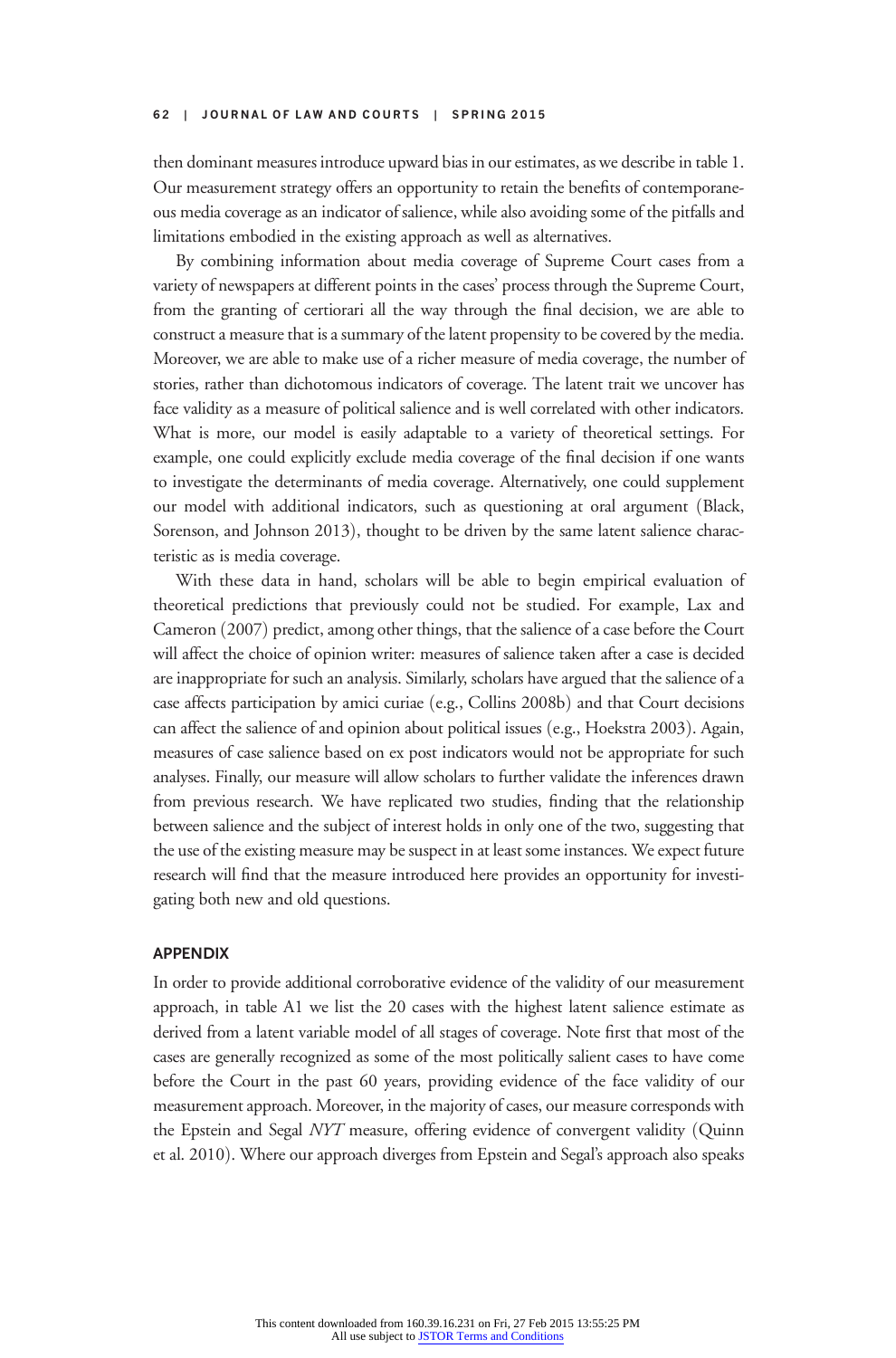| Case                                             | Salience<br>Estimate | Epstein-Segal<br>Salient? | Majority<br><b>Votes</b> |
|--------------------------------------------------|----------------------|---------------------------|--------------------------|
| Regents of the University of California v. Bakke | 3.50                 | Yes                       | 5                        |
| County of Los Angeles v. Davis                   | 3.44                 | No                        | 5                        |
| Williams v. Florida                              | 3.41                 | Yes                       | 6                        |
| Baker v. Carr                                    | 3.36                 | Yes                       | 6                        |
| Miranda v. Arizona                               | 3.24                 | Yes                       | 5                        |
| Time v. Pape                                     | 3.08                 | $\rm No$                  | 8                        |
| Frank v. Maryland                                | 3.01                 | Yes                       | 5                        |
| Webster v. Reproductive Health Services          | 2.97                 | Yes                       | 5                        |
| Bush v. Gore                                     | 2.97                 | Yes                       | 5                        |
| Duncan v. Louisiana                              | 2.82                 | Yes                       | 7                        |
| Wilson v. Girard                                 | 2.79                 | Yes                       | 8                        |
| Hamdan v. Rumsfeld                               | 2.76                 | Yes                       | 5                        |
| Cole v. Young                                    | 2.70                 | Yes                       | 6                        |
| Boumediene v. Bush                               | 2.69                 | Yes                       | 5                        |
| Daniel v. Paul                                   | 2.63                 | Yes                       | 7                        |
| Ricci v. DeStefano                               | 2.63                 | Yes                       | 5                        |
| Time v. Hill                                     | 2.62                 | Yes                       | 5                        |
| California v. FPC                                | 2.60                 | Yes                       | 5                        |
| Service v. Dulles                                | 2.58                 | Yes                       | 8                        |
| Johnson v. Florida                               | 2.58                 | No                        | 5                        |

Table A1. Top 20 Cases from Latent Variable Model of All Stages of Coverage

to the viability of our approach. For instance, in County of Los Angeles v. Davis, the Court divided 5–4 over the issue of racial discrimination by the Los Angeles County Fire Department. The case enjoyed extensive attention in the Los Angeles Times, coverage of a divisive case missed by focusing only on the New York Times. Similarly, Time v. Pape—a case based on libel accusations related to *Time's* reporting of police brutality allegations featured extensive decision coverage in both the Washington Post and the Los Angeles Times, but none in the New York Times. Time v. Pape and the third case in which our measure diverges, Johnson v. Florida, illustrate the importance of considering the many periods of potential coverage before the Court. In both cases, the decision was covered extensively, but predecision coverage was notably absent. Johnson v. Florida was covered in all three newspapers, but none of the papers covered predecision stages of the case. Computing latent salience across only predecision newspaper coverage leads to drastically reduced estimates of salience for both of these cases, demonstrating the utility of considering multiple time periods. In all, the results provide evidence supporting our contention that researchers should consider multiple indicators in arriving at their measure of salience.

## **REFERENCES**

Bailey, Michael A., Brian Kamoie, and Forrest Maltzman. 2005. "Signals from the Tenth Justice: The Political Role of the Solicitor General in Supreme Court Decision Making." American Journal of Political Science 49 (1): 72–85.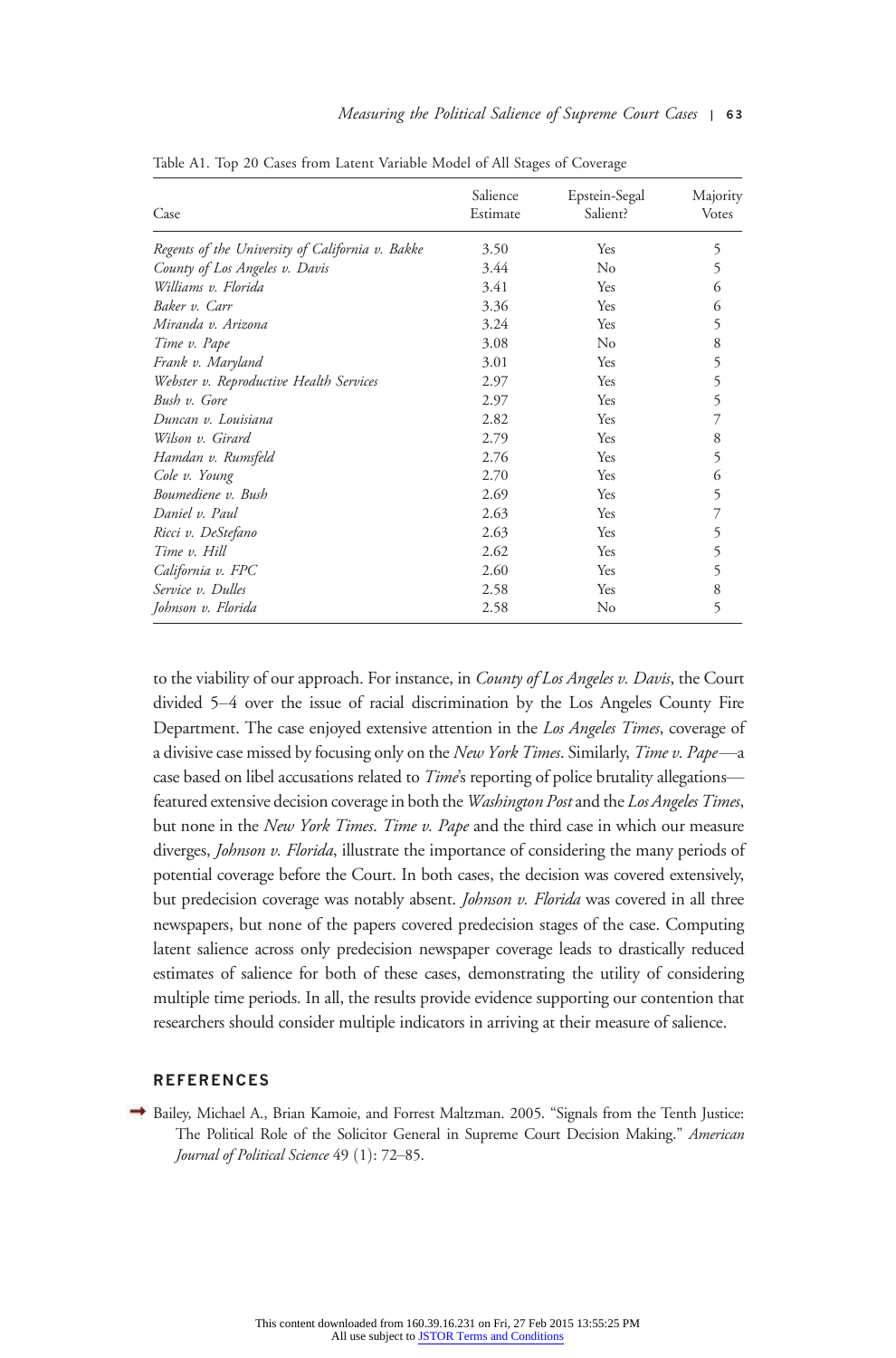- Baird, Vanessa A. 2004. "The Effect of Politically Salient Decisions on the US Supreme Court's Agenda." *Journal of Politics* 66 (3): 755–72.
- Biskupic, Joan, and Elder Witt. 1997. Congressional Quarterly's Guide to the U.S. Supreme Court. 3rd ed. Washington, DC: Congressional Quarterly Press.
- Black, Ryan, Rachel Schutte, and Timothy Johnson. 2013. "Trying to Get What You Want: Heresthetical Maneuvering and U.S. Supreme Court Decision Making." Political Research Quarterly  $66 (4): 819-30.$
- Black, Ryan, Maron Sorenson, and Timothy Johnson. 2013. "Toward an Actor-Based Measure of Supreme Court Case Salience: Information-Seeking and Engagement during Oral Arguments." Political Research Quarterly 66 (4): 804-18.
- Caldeira, Gregory A., and John R. Wright. 1988. "Organized Interests and Agenda Setting in the U.S. Supreme Court." American Political Science Review 82 (4): 1109-27.
- Canes-Wrone, Brandice, and Scott de Marchi. 2002. "Presidential Approval and Legislative Success." Journal of Politics 64:491-509.
	- Collins, Paul M., Jr. 2008a. "The Consistency of Judicial Choice." Journal of Politics 70 (3): 861-73.
		- -. 2008b. Friends of the Supreme Court: Interest Groups and Judicial Decision Making. Oxford: Oxford University Press.
	- Collins, Todd, and Chris Cooper. 2011. "Case Salience and Media Coverage of Supreme Court Decisions: Toward a New Measure." Political Research Quarterly 65 (2): 396-407.
	- Corley, Pamela C. 2008. "The Supreme Court and Opinion Content: The Influence of Parties' Briefs." Political Research Quarterly 61 (3): 468-78.
- Corley, Pamela C., Paul M. Collins Jr., and Bryan Calvin. 2011. "Lower Court Influence on U.S. Supreme Court Opinion Content." Journal of Politics 73 (1): 31-44.
	- Cross, Frank B., James F. Spriggs II, Timothy R. Johnston, and Paul J. Wahlbeck. 2010. "Citations in the U.S. Supreme Court: An Empirical Study of Their Use and Significance." University of Illinois Law Review (2): 489-575.
- Edwards, George, William Mitchell, and Reed Welch. 1995. "Explaining Presidential Approval: The Significance of Issue Salience." American Journal of Political Science 39:108-34.
- Epstein, Lee, and Jeffrey A. Segal. 2000. "Measuring Issue Salience." American Journal of Political Science 44 (1): 66–83.
	- Finkel, Jenny Rose, Trond Grenager, and Christopher Manning. 2005. "Incorporating Non-local Information into Information Extraction Systems by Gibbs Sampling." In 43rd Annual Meeting of the Association for Computational Linguistics (ACL 2005), 363-70. Stroudsberg, PA: Association for Computational Linguistics.
- Gerner, Deborah, Philip Schrodt, Ronald Francisco, and Judith Weddle. 1994. "Machine Coding of Event Data Using Regional and International Sources." International Studies Quarterly 38:91-119.
	- Gill, Jeff. 2008. Bayesian Methods: A Social and Behavioral Sciences Approach. London: Chapman & Hall/CRC.
	- Hall, Kermit L. 1999. The Oxford Guide to United States Supreme Court Decisions. New York: Oxford University Press.
	- Hansford, Thomas G., and James F. Spriggs II. 2006. The Politics of Precedent on the US Supreme Court. Princeton, NJ: Princeton University Press.
	- Hoekstra, Valerie J. 2003. Public Reaction to Supreme Court Decisions. New York: Cambridge University Press.
- Jackman, Simon. 2000. "Estimation and Inference via Bayesian Simulation: An Introduction to Markov Chain Monte Carlo." American Journal of Political Science 44 (2): 375-404.